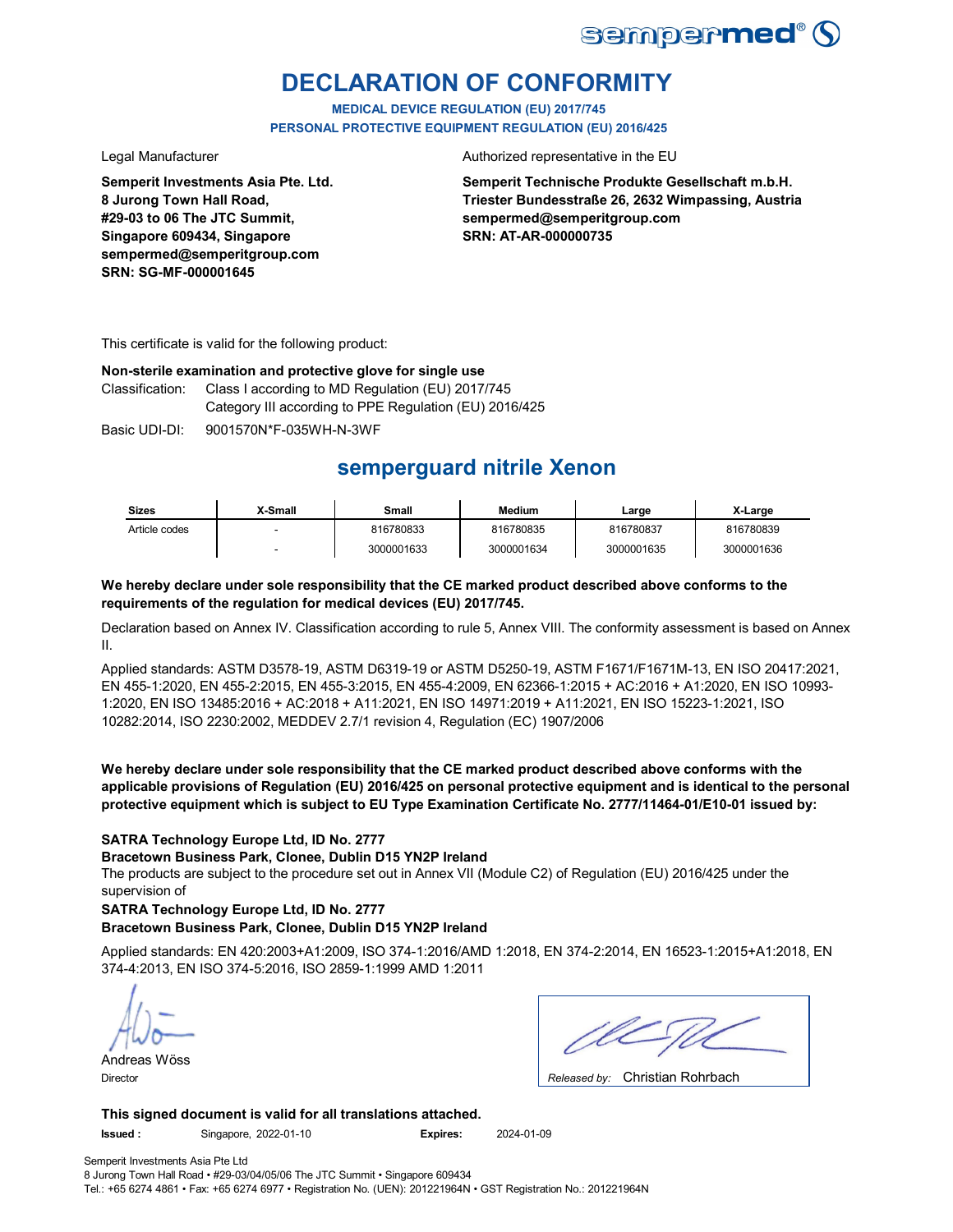

# **KONFORMITÄTSERKLÄRUNG**

MEDIZINPRODUKTEVERORDNUNG (EU) 2017/745 VERORDNUNG (EU) 2016/425 FÜR PERSÖNLICHE SCHUTZAUSRÜSTUNG

**Semperit Investments Asia Pte. Ltd. 8 Jurong Town Hall Road, #29-03 to 06 The JTC Summit, Singapore 609434, Singapore sempermed@semperitgroup.com SRN: SG-MF-000001645**

#### Hersteller EU-Bevollmächtigter

**Semperit Technische Produkte Gesellschaft m.b.H. Triester Bundesstraße 26, 2632 Wimpassing, Austria sempermed@semperitgroup.com SRN: AT-AR-000000735**

Dieses Zertifikat ist gültig für die folgenden Produkte:

**Nicht-steriler Untersuchungs- und Schutzhandschuh für den Einmalgebrauch**

Klassifizierung: Klasse I gemäß Medizinprodukteverordnung (EU) 2017/745 Kategorie III gemäß PSA Verordnung (EU) 2016/425

Basic UDI-DI: 9001570N\*F-035WH-N-3WF

# **semperguard nitrile Xenon**

| Größen         | X-Small | <b>Small</b> | <b>Medium</b> | Large      | X-Large    |
|----------------|---------|--------------|---------------|------------|------------|
| Artikelnummern |         | 816780833    | 816780835     | 816780837  | 816780839  |
|                | -       | 3000001633   | 3000001634    | 3000001635 | 3000001636 |

### **Wir bestätigen hiermit unter alleiniger Verantwortung, dass die CE gekennzeichneten Produkte mit den Anforderungen der Medizinprodukteverordnung (EU) 2017/745 übereinstimmen.**

Erklärung basierend auf Anhang IV. Klassifizierung gemäß Regel 5, Anhang VIII. Konformitätsbewertung gemäß Anhang II.

Angewandte Normen: ASTM D3578-19, ASTM D6319-19 or ASTM D5250-19, ASTM F1671/F1671M-13, EN ISO 20417:2021, EN 455-1:2020, EN 455-2:2015, EN 455-3:2015, EN 455-4:2009, EN 62366-1:2015 + AC:2016 + A1:2020, EN ISO 10993-1:2020, EN ISO 13485:2016 + AC:2018 + A11:2021, EN ISO 14971:2019 + A11:2021, EN ISO 15223- 1:2021, ISO 10282:2014, ISO 2230:2002, MEDDEV 2.7/1 revision 4, Regulation (EC) 1907/2006

**Wir bestätigen hiermit unter alleiniger Verantwortung, dass die oben genannten CE gekennzeichneten Produkte mit den maßgeblichen Bestimmungen der Verordnung (EU) 2016/425 für Persönliche Schutzausrüstung übereinstimmen und Gegenstand sind der EU-Baumusterprüfbescheinigung Nr. 2777/11464-01/E10-01 ausgestellt durch:**

**SATRA Technology Europe Ltd, ID No. 2777**

**Bracetown Business Park, Clonee, Dublin D15 YN2P Ireland**

**SATRA Technology Europe Ltd, ID No. 2777** Die Produkte sind Gegenstand der Verfahren gemäß Annex VII (Module C2) der Verordnung unter Aufsicht von

### **Bracetown Business Park, Clonee, Dublin D15 YN2P Ireland**

Angewandte Normen: EN 420:2003+A1:2009, ISO 374-1:2016/AMD 1:2018, EN 374-2:2014, EN 16523-1:2015+A1:2018, EN 374-4:2013, EN ISO 374-5:2016, ISO 2859-1:1999 AMD 1:2011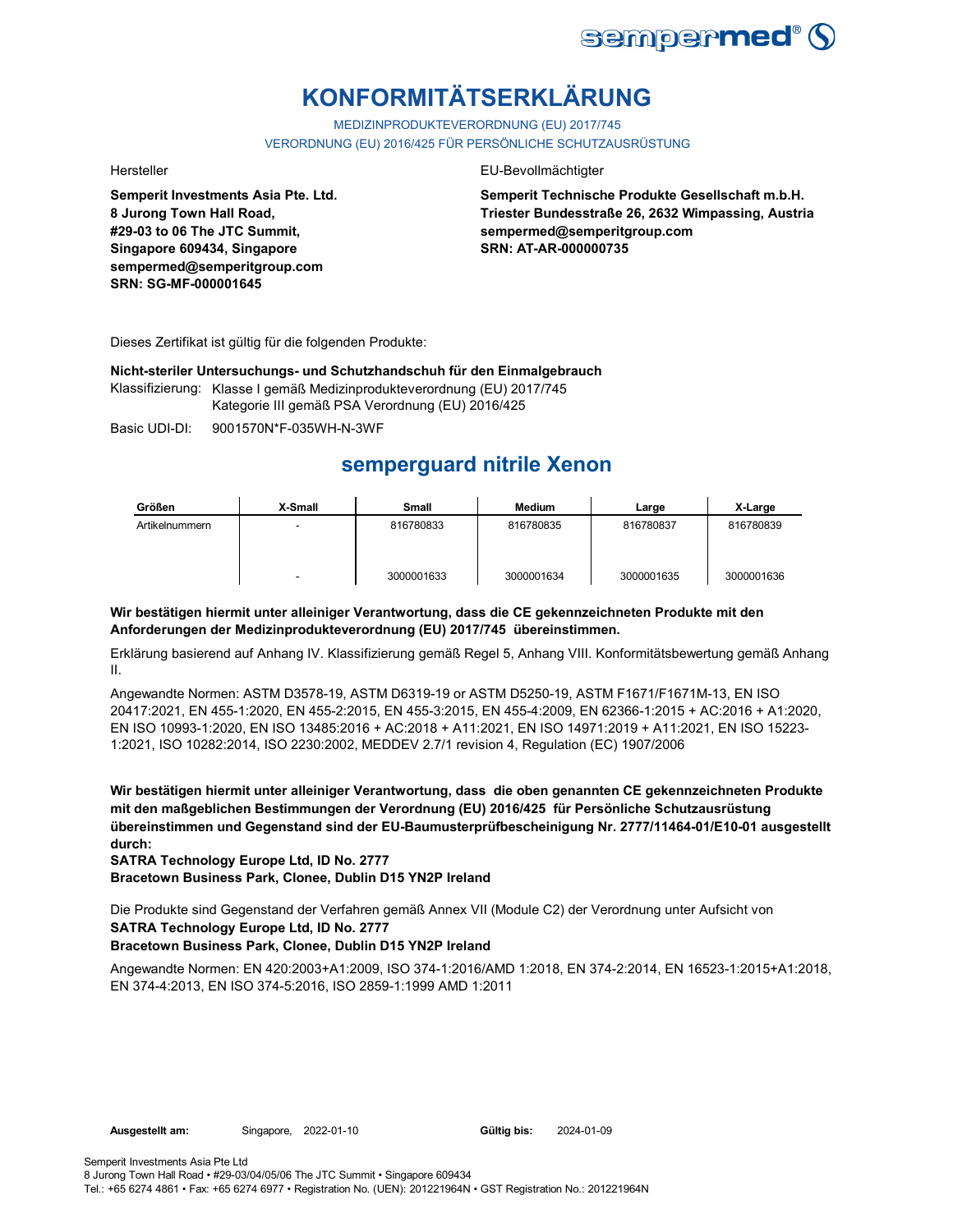

# **DÉCLARATION DE CONFORMITÉ**

RÈGLEMENT POUR LES DISPOSITIFS MÉDICAUX (UE) 2017/745 RÈGLEMENT (UE) 2016/425 POUR L'ÉQUIPEMENT DE PROTECTION INDIVIDUELLE

**Semperit Investments Asia Pte. Ltd. 8 Jurong Town Hall Road, #29-03 to 06 The JTC Summit, Singapore 609434, Singapore sempermed@semperitgroup.com SRN: SG-MF-000001645**

#### Fabricant **Representant UE**

**Semperit Technische Produkte Gesellschaft m.b.H. Triester Bundesstraße 26, 2632 Wimpassing, Austria sempermed@semperitgroup.com SRN: AT-AR-000000735**

Ce certificat est valable pour les produits suivants :

#### **Gant d'examen et de protection non-stérile à usage unique**

Classification : Classe I selon la règlement pour dispositifs médicaux (UE) 2017/745 Catégorie III selon la règlement EPI (UE) 2016/425

Basic UDI-DI: 9001570N\*F-035WH-N-3WF

## **semperguard nitrile Xenon**

| Tailles           | X-Small                  | Small      | Medium     | Large      | X-Large    |
|-------------------|--------------------------|------------|------------|------------|------------|
| Numéros d'article |                          | 816780833  | 816780835  | 816780837  | 816780839  |
|                   | $\overline{\phantom{0}}$ | 3000001633 | 3000001634 | 3000001635 | 3000001636 |

**Par la présente, nous déclarons sous notre propre responsabilité que les produits portant le symbole CE sont conformes aux exigences de la règlement sur les dispositifs médicaux (EU) 2017/745.**

La déclaration se fonde sur l'annexe IV. Classification selon la règle 5, annexe VIII. Évaluation de la conformité selon l'annexe II.

Normes appliquées : ASTM D3578-19, ASTM D6319-19 or ASTM D5250-19, ASTM F1671/F1671M-13, EN ISO 20417:2021, EN 455-1:2020, EN 455-2:2015, EN 455-3:2015, EN 455-4:2009, EN 62366-1:2015 + AC:2016 + A1:2020, EN ISO 10993-1:2020, EN ISO 13485:2016 + AC:2018 + A11:2021, EN ISO 14971:2019 + A11:2021, EN ISO 15223- 1:2021, ISO 10282:2014, ISO 2230:2002, MEDDEV 2.7/1 revision 4, Regulation (EC) 1907/2006

**Par la présente, nous déclarons sous notre propre responsabilité que les produits portant le symbole CE mentionnés ci-dessus sont conformes aux dispositions essentielles de la règlement (UE) 2016/425 concernant l'équipement de protection individuelle sont identiques à l'équipement de protection individuelle faisant l'objet du certificat d'examen de type UE numéro 2777/11464-01/E10-01 délivré par:**

#### **SATRA Technology Europe Ltd, ID No. 2777 Bracetown Business Park, Clonee, Dublin D15 YN2P Ireland**

**SATRA Technology Europe Ltd, ID No. 2777** Les produits sont soumis aux procédures visées dans l'annexe VII (Module C2) de la règlement sous la surveillance de

### **Bracetown Business Park, Clonee, Dublin D15 YN2P Ireland**

Normes appliquées : EN 420:2003+A1:2009, ISO 374-1:2016/AMD 1:2018, EN 374-2:2014, EN 16523-1:2015+A1:2018, EN 374-4:2013, EN ISO 374-5:2016, ISO 2859-1:1999 AMD 1:2011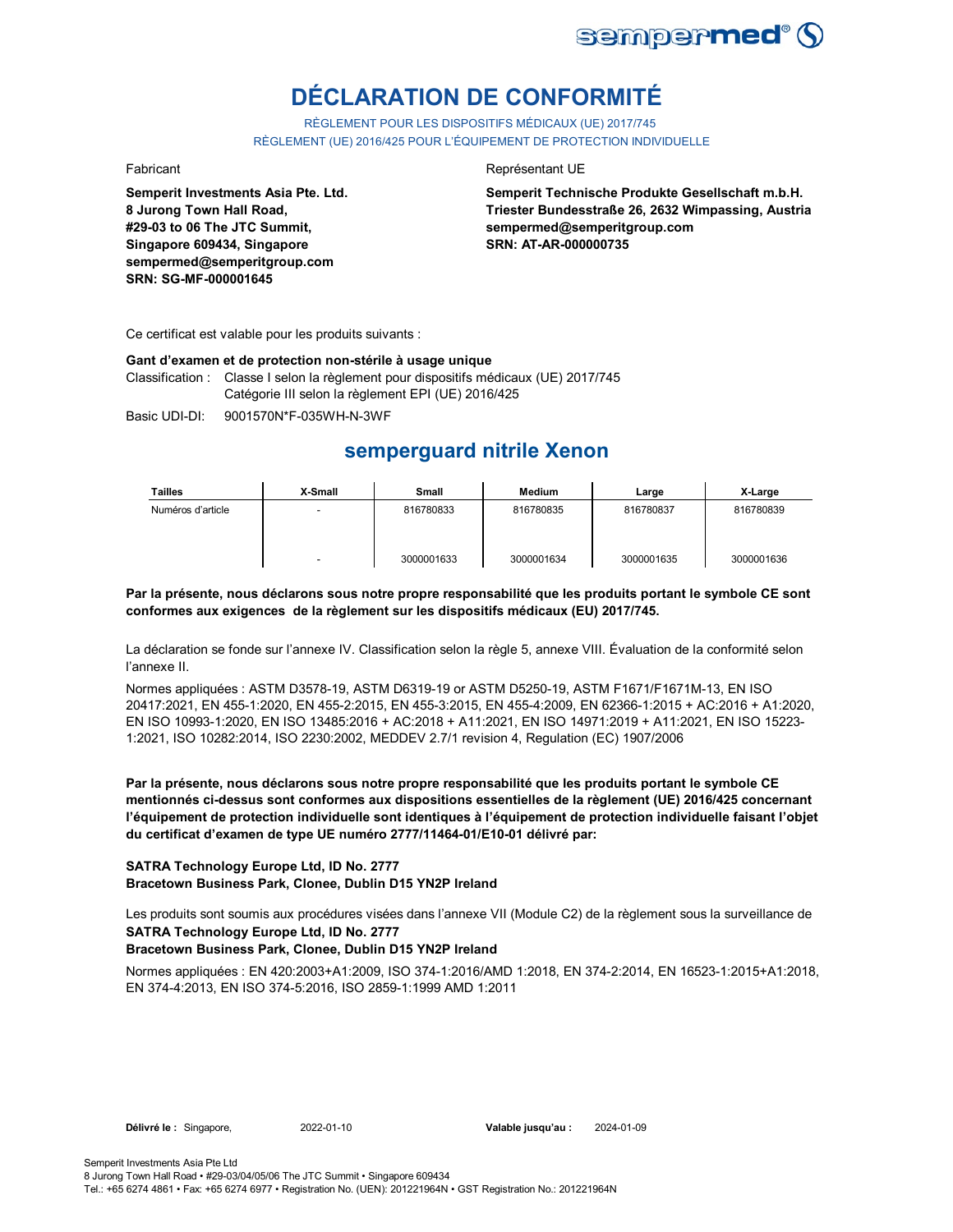

# **DICHIARAZIONE DI CONFORMITÀ**

REGOLAMENTO SUL DISPOSITIVO MEDICO (UE) 2017/745

REGOLAMENTO (UE) 2016/425 DELL'APPARECCHIATURA DI PROTEZIONE INDIVIDUALE

**Semperit Investments Asia Pte. Ltd. 8 Jurong Town Hall Road, #29-03 to 06 The JTC Summit, Singapore 609434, Singapore sempermed@semperitgroup.com SRN: SG-MF-000001645**

#### Produttore Rappresentante autorizzato nell'UE

**Semperit Technische Produkte Gesellschaft m.b.H. Triester Bundesstraße 26, 2632 Wimpassing, Austria sempermed@semperitgroup.com SRN: AT-AR-000000735**

Questo certificato è valido per il seguente prodotto:

#### **Guanto protettivo non sterile monouso da esame**

Clasificazione: Classe I secondo il regolamento dispositivi medici (UE) 2017/745 Categoria III secondo il regolamento (UE) 2016/425 del PPE

Basic UDI-DI: 9001570N\*F-035WH-N-3WF

# **semperguard nitrile Xenon**

| Misure          | X-Small                  | Small      | <b>Medium</b> | Large      | X-Large    |
|-----------------|--------------------------|------------|---------------|------------|------------|
| Codici articolo | -                        | 816780833  | 816780835     | 816780837  | 816780839  |
|                 | $\overline{\phantom{a}}$ | 3000001633 | 3000001634    | 3000001635 | 3000001636 |

#### **Con la presente, dichiariamo sotto la nostra esclusiva responsabilità che il prodotto con marchio CE sopra descritto soddisfa i requisiti del regolamento sui dispositivi medici (UE) 2017/745 .**

Dichiarazione basata sull'allegato IV. Classificazione secondo la regola 5, allegato VIII. La valutazione della conformità si basa sull'allegato II.

Norme applicate: ASTM D3578-19, ASTM D6319-19 or ASTM D5250-19, ASTM F1671/F1671M-13, EN ISO 20417:2021, EN 455-1:2020, EN 455-2:2015, EN 455-3:2015, EN 455-4:2009, EN 62366-1:2015 + AC:2016 + A1:2020, EN ISO 10993- 1:2020, EN ISO 13485:2016 + AC:2018 + A11:2021, EN ISO 14971:2019 + A11:2021, EN ISO 15223-1:2021, ISO 10282:2014, ISO 2230:2002, MEDDEV 2.7/1 revision 4, Regulation (EC) 1907/2006

**Con la presente, dichiariamo sotto la nostra esclusiva responsabilità che il prodotto con marchio CE sopra descritto è conforme alle disposizioni applicabili del Regolamento (UE) 2016/425 sui dispositivi di protezione individuale ed è identico al dispositivo di protezione personale che è soggetto al Certificato di Esame di Tipo UE n. 2777/11464-01/E10-01 rilasciato da:**

**SATRA Technology Europe Ltd, ID No. 2777**

**Bracetown Business Park, Clonee, Dublin D15 YN2P Ireland**

**SATRA Technology Europe Ltd, ID No. 2777** ed è soggetto alla procedura di cui all'allegato VII (modulo C2) del regolamento (UE) 2016/425 sotto il controllo di

### **Bracetown Business Park, Clonee, Dublin D15 YN2P Ireland**

Norme applicate: EN 420:2003+A1:2009, ISO 374-1:2016/AMD 1:2018, EN 374-2:2014, EN 16523-1:2015+A1:2018, EN 374-4:2013, EN ISO 374-5:2016, ISO 2859-1:1999 AMD 1:2011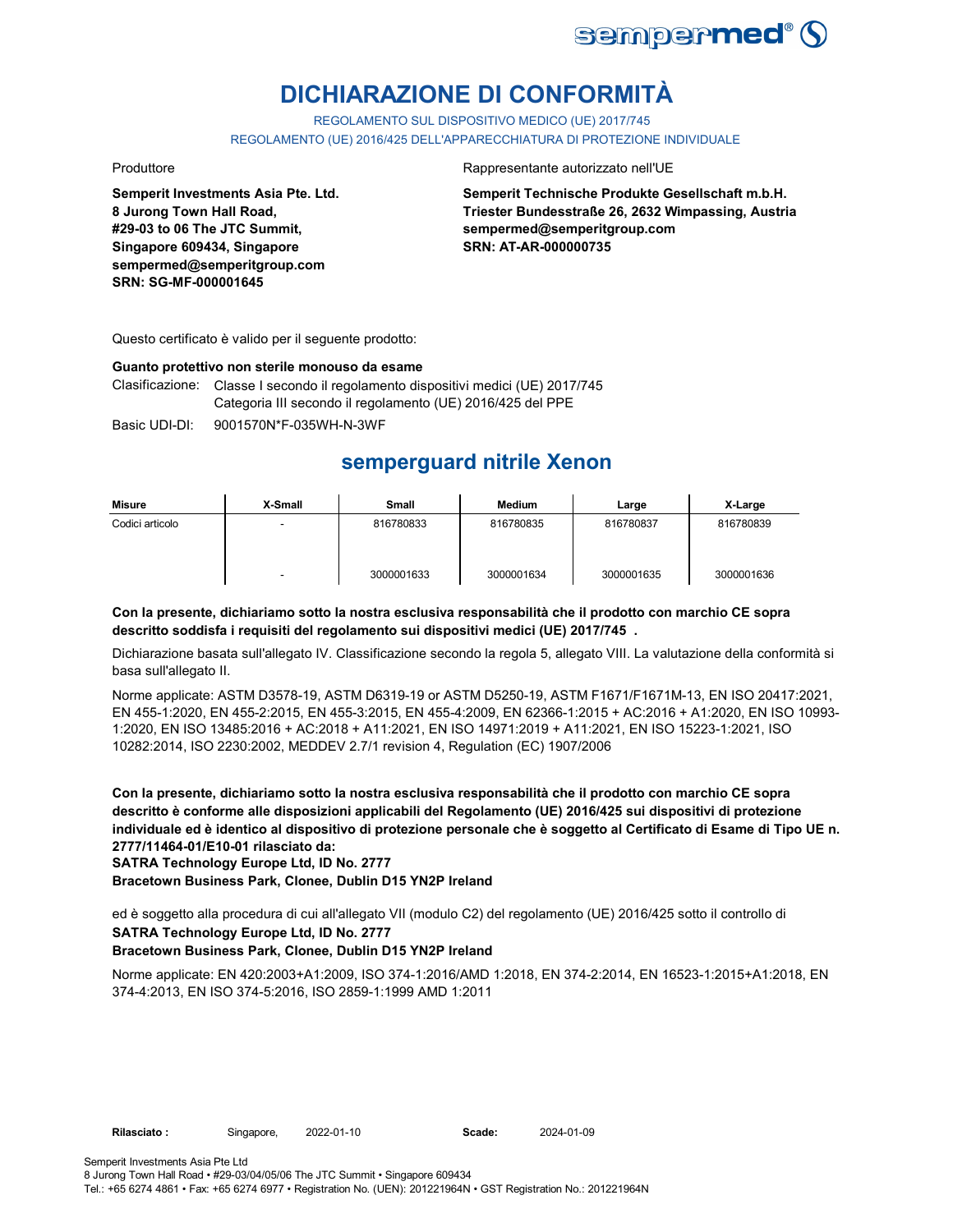

# **CONFORMITEITSVERKLARING**

VERORDENING MEDISCHE PRODUCTEN (EU) 2017/745

VERORDENING (EU) 2016/425 BETREFFENDE PERSOONLIJKE BESCHERMENDE UITRUSTING

**Semperit Investments Asia Pte. Ltd. 8 Jurong Town Hall Road, #29-03 to 06 The JTC Summit, Singapore 609434, Singapore sempermed@semperitgroup.com SRN: SG-MF-000001645**

### Fabrikant Gemachtigde EU

**Semperit Technische Produkte Gesellschaft m.b.H. Triester Bundesstraße 26, 2632 Wimpassing, Austria sempermed@semperitgroup.com SRN: AT-AR-000000735**

Dit certificaat is geldig voor de volgende producten:

#### **Niet-steriele onderzoeks- en beschermende handschoenen voor eenmalig gebruik**

Classificatie: Klasse I volgens Verordening (EU) 2017/745 betreffende medische hulpmiddelen Categorie III volgens PBM-verordening (EU) 2016/425

Basic UDI-DI: 9001570N\*F-035WH-N-3WF

## **semperguard nitrile Xenon**

| Maten          | X-Small | Small      | Medium     | Large      | X-Large    |
|----------------|---------|------------|------------|------------|------------|
| Artikelnummers |         | 816780833  | 816780835  | 816780837  | 816780839  |
|                |         | 3000001633 | 3000001634 | 3000001635 | 3000001636 |

#### **Wij verklaren hierbij onder uitsluitende verantwoordelijkheid, dat de CE-gemarkeerde producten voldoen aan de vereisten van de Verordening Medische Hulpmiddelen (EU) 2017/745.**

Verklaring op basis van bijlage IV. Classificatie volgens regel 5, bijlage VIII. De conformiteitsbeoordeling is gebaseerd op bijlage II.

Toegepaste normen: ASTM D3578-19, ASTM D6319-19 or ASTM D5250-19, ASTM F1671/F1671M-13, EN ISO 20417:2021, EN 455-1:2020, EN 455-2:2015, EN 455-3:2015, EN 455-4:2009, EN 62366-1:2015 + AC:2016 + A1:2020, EN ISO 10993-1:2020, EN ISO 13485:2016 + AC:2018 + A11:2021, EN ISO 14971:2019 + A11:2021, EN ISO 15223-1:2021, ISO 10282:2014, ISO 2230:2002, MEDDEV 2.7/1 revision 4, Regulation (EC) 1907/2006

**Hierbij verklaren wij onder uitsluitende verantwoordelijkheid, dat de bovengenoemde CE-gemarkeerde producten voldoen aan de relevante bepalingen van de Verordening (EU) 2016/425 over persoonlijke beschermingsmiddelen en het onderworpen zijn aan het certificaat van EU-typeonderzoek nr.2777/11464- 01/E10-01 uitgegeven door:**

**SATRA Technology Europe Ltd, ID No. 2777**

**Bracetown Business Park, Clonee, Dublin D15 YN2P Ireland**

**SATRA Technology Europe Ltd, ID No. 2777** De producten vallen onder de procedures van bijlage VII (module C2) van de verordening onder toezicht van

### **Bracetown Business Park, Clonee, Dublin D15 YN2P Ireland**

Toegepaste normen: EN 420:2003+A1:2009, ISO 374-1:2016/AMD 1:2018, EN 374-2:2014, EN 16523- 1:2015+A1:2018, EN 374-4:2013, EN ISO 374-5:2016, ISO 2859-1:1999 AMD 1:2011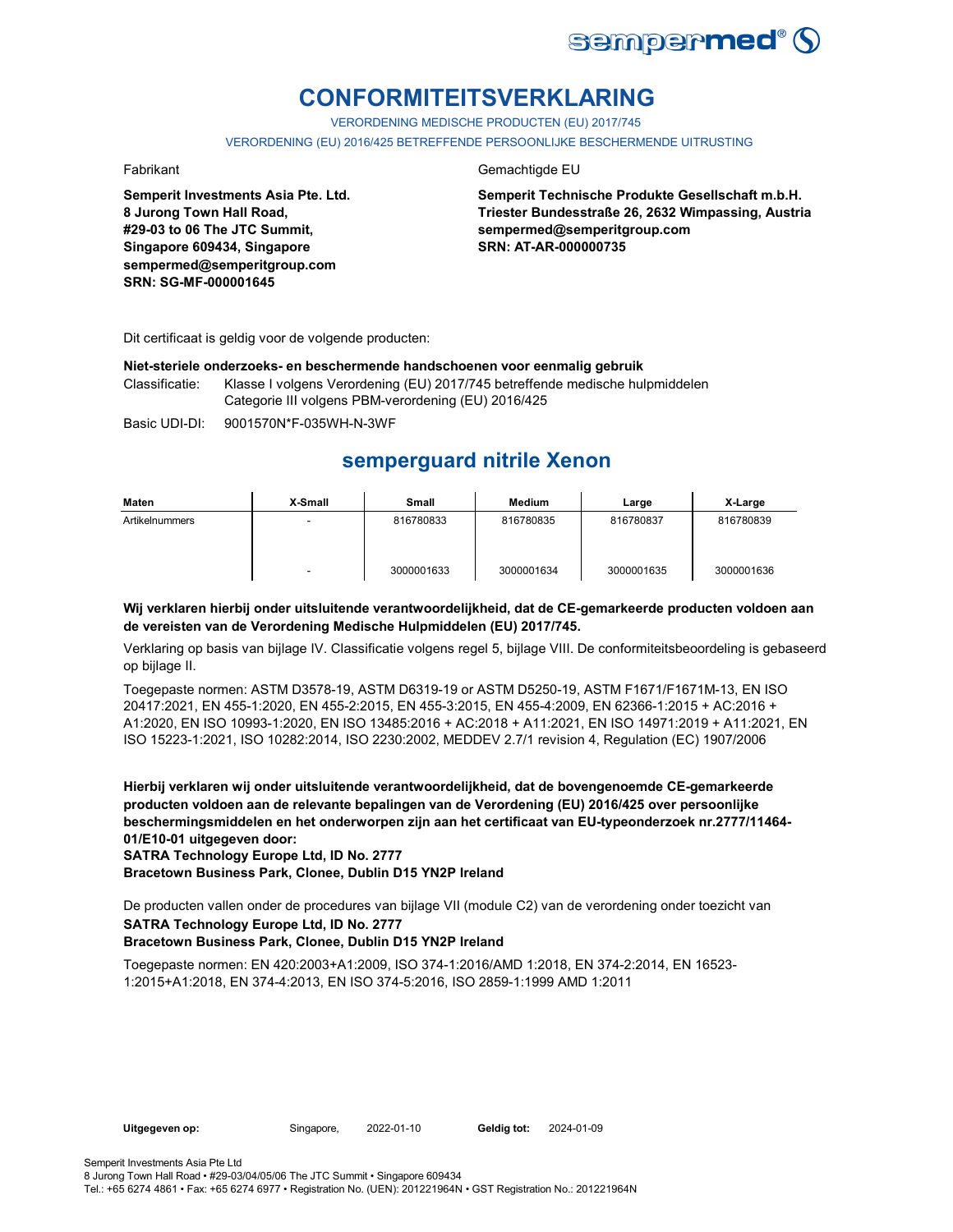

# **DECLARACIÓN DE CONFORMIDAD**

REGLAMENTO (UE) 2017/745 DE PRODUCTOS MEDICINALES REGLAMENTO (UE) 2016/425 PARA EQUIPAMIENTOS PERSONALES

**Semperit Investments Asia Pte. Ltd. 8 Jurong Town Hall Road, #29-03 to 06 The JTC Summit, Singapore 609434, Singapore sempermed@semperitgroup.com SRN: SG-MF-000001645**

#### Fabricante Representante de la UE

**Semperit Technische Produkte Gesellschaft m.b.H. Triester Bundesstraße 26, 2632 Wimpassing, Austria sempermed@semperitgroup.com SRN: AT-AR-000000735**

El presente certificado es válido para los siguientes productos:

#### **Guante de exploración y protección no estéril para un solo uso**

Clasificación: Clase I según el Reglamento de Productos Medicinales (EU) 2017/745 Categoría III según el Reglamento EPI (UE) 2016/425

Basic UDI-DI: 9001570N\*F-035WH-N-3WF 9001570N\*F-035WH-N-3W

# **semperguard nitrile Xenon**

| Tamaños            | X-Small                  | Small      | Medium     | Large      | X-Large    |
|--------------------|--------------------------|------------|------------|------------|------------|
| Número de artículo | $\overline{\phantom{a}}$ | 816780833  | 816780835  | 816780837  | 816780839  |
|                    | $\overline{\phantom{a}}$ | 3000001633 | 3000001634 | 3000001635 | 3000001636 |

#### **Por la presente confirmamos bajo nuestra exclusiva responsabilidad que los productos con marcado CE cumplen con los requisitos del Reglamento (UE) 2017/745 sobre productos sanitarios.**

Declaración basada en el anexo IV. Clasificación según la norma 5 del anexo VIII. La evaluación de la conformidad se basa en el anexo II.

Normas aplicadas: ASTM D3578-19, ASTM D6319-19 or ASTM D5250-19, ASTM F1671/F1671M-13, EN ISO 20417:2021, EN 455-1:2020, EN 455-2:2015, EN 455-3:2015, EN 455-4:2009, EN 62366-1:2015 + AC:2016 + A1:2020, EN ISO 10993- 1:2020, EN ISO 13485:2016 + AC:2018 + A11:2021, EN ISO 14971:2019 + A11:2021, EN ISO 15223-1:2021, ISO 10282:2014, ISO 2230:2002, MEDDEV 2.7/1 revision 4, Regulation (EC) 1907/2006

#### **Por la presente confirmamos, bajo nuestra exclusiva responsabilidad, que los productos arriba mencionados con la marca CE cumplen con las disposiciones pertinentes del Reglamento (UE) 2016/425 para equipos de protección personal y están sujetos al Certificado de examen de tipo nº. 2777/11464-01/E10-01 expedido por:**

### **SATRA Technology Europe Ltd, ID No. 2777**

#### **Bracetown Business Park, Clonee, Dublin D15 YN2P Ireland**

Los productos están sujetos a los procedimientos establecidos en el anexo VII (módulo C2) del Reglamento bajo la supervisión de

#### **SATRA Technology Europe Ltd, ID No. 2777**

#### **Bracetown Business Park, Clonee, Dublin D15 YN2P Ireland**

Normas aplicadas: EN 420:2003+A1:2009, ISO 374-1:2016/AMD 1:2018, EN 374-2:2014, EN 16523-1:2015+A1:2018, EN 374-4:2013, EN ISO 374-5:2016, ISO 2859-1:1999 AMD 1:2011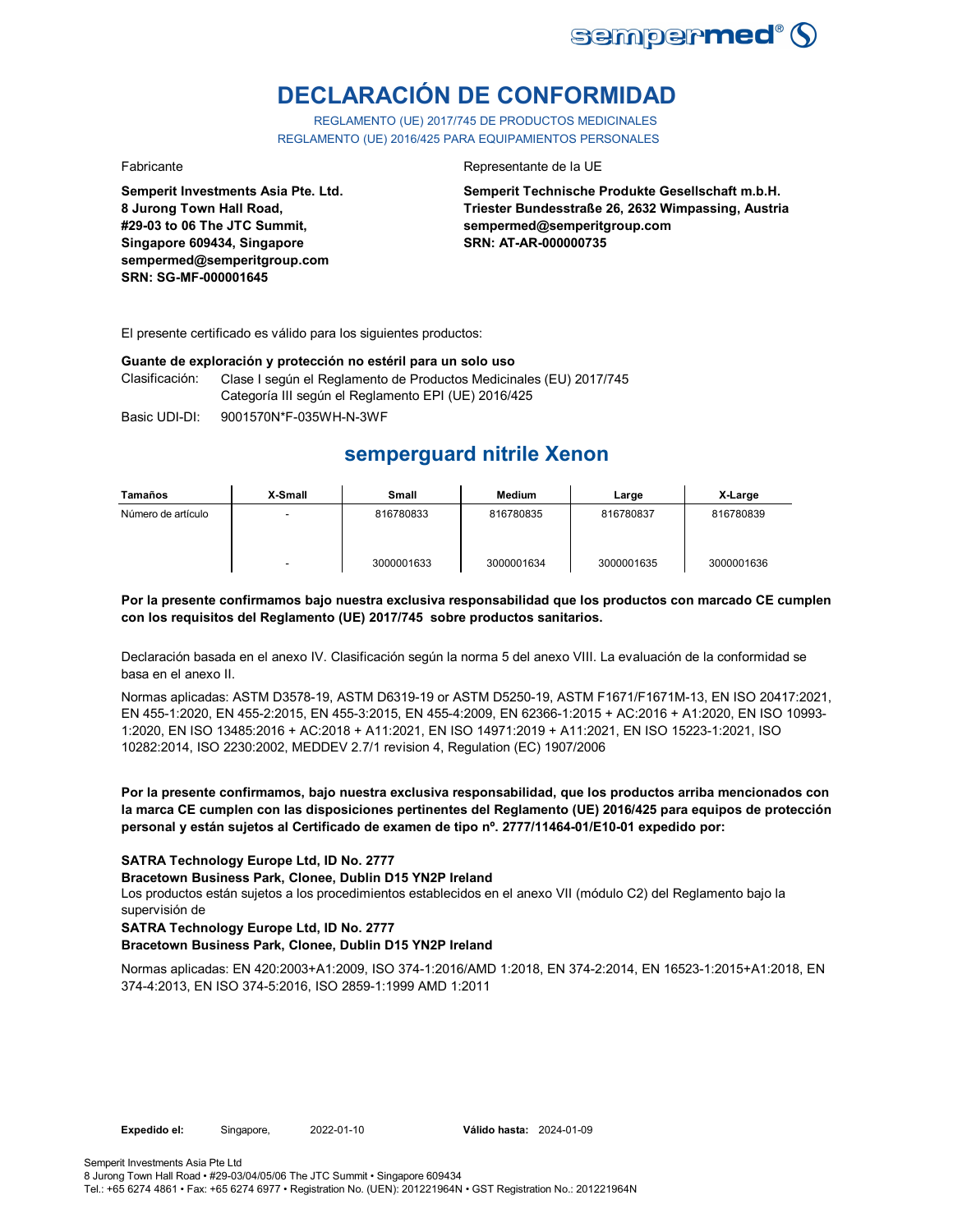

# **DECLARAÇÃO DE CONFORMIDADE**

REGULAMENTO (UE) 2017/745 SOBRE DISPOSITIVOS MÉDICOS REGULAMENTO (UE) 2016/425 SOBRE EQUIPAMENTO DE PROTEÇÃO INDIVIDUAL

**Semperit Investments Asia Pte. Ltd. 8 Jurong Town Hall Road, #29-03 to 06 The JTC Summit, Singapore 609434, Singapore sempermed@semperitgroup.com SRN: SG-MF-000001645**

#### Fabricante Representante da UE

**Semperit Technische Produkte Gesellschaft m.b.H. Triester Bundesstraße 26, 2632 Wimpassing, Austria sempermed@semperitgroup.com SRN: AT-AR-000000735**

Este certificado é válido para os seguintes produtos:

#### **Luva de exame e de proteção não estéril para uso único**

Classificação: Classe I de acordo com o regulamento de Dispositivos Médicos (UE) 2017/745 Categoria III de acordo com o regulamento EPI (UE) 2016/425

Basic UDI-DI: 9001570N\*F-035WH-N-3WF 9001570N\*F-035WH-N-3W

# **semperguard nitrile Xenon**

| Tamanhos          | X-Small | Small      | <b>Medium</b> | Large      | X-Large    |
|-------------------|---------|------------|---------------|------------|------------|
| Números de artigo |         | 816780833  | 816780835     | 816780837  | 816780839  |
|                   |         | 3000001633 | 3000001634    | 3000001635 | 3000001636 |

#### **Declaramos desta forma, sob a nossa exclusiva responsabilidade, que os produtos com a marca CE estão em conformidade com os requisitos da Regulamento de Dispositivos Médicos (UE) 2017/745 .**

Declaração baseada no Anexo IV. Classificação de acordo com a regra 5, Anexo VIII. Avaliação da conformidade com base no Anexo II.

Normas aplicadas: ASTM D3578-19, ASTM D6319-19 or ASTM D5250-19, ASTM F1671/F1671M-13, EN ISO 20417:2021, EN 455-1:2020, EN 455-2:2015, EN 455-3:2015, EN 455-4:2009, EN 62366-1:2015 + AC:2016 + A1:2020, EN ISO 10993- 1:2020, EN ISO 13485:2016 + AC:2018 + A11:2021, EN ISO 14971:2019 + A11:2021, EN ISO 15223-1:2021, ISO 10282:2014, ISO 2230:2002, MEDDEV 2.7/1 revision 4, Regulation (EC) 1907/2006

**Declaramos desta forma, sob a nossa exclusiva responsabilidade, que os produtos com a marca CE acima mencionados estão em conformidade com as disposições relevantes do regulamento (UE) 2016/425 para Equipamentos de Proteção Individual e são objeto do certificado de exame de tipo da UE n.º 2777/11464-01/E10-01 emitido por:**

**SATRA Technology Europe Ltd, ID No. 2777**

**Bracetown Business Park, Clonee, Dublin D15 YN2P Ireland**

**SATRA Technology Europe Ltd, ID No. 2777** Os produtos são objeto dos procedimentos previstos no anexo VII (módulo C2) do regulamento, sob a supervisão de

### **Bracetown Business Park, Clonee, Dublin D15 YN2P Ireland**

Normas aplicadas: EN 420:2003+A1:2009, ISO 374-1:2016/AMD 1:2018, EN 374-2:2014, EN 16523-1:2015+A1:2018, EN 374-4:2013, EN ISO 374-5:2016, ISO 2859-1:1999 AMD 1:2011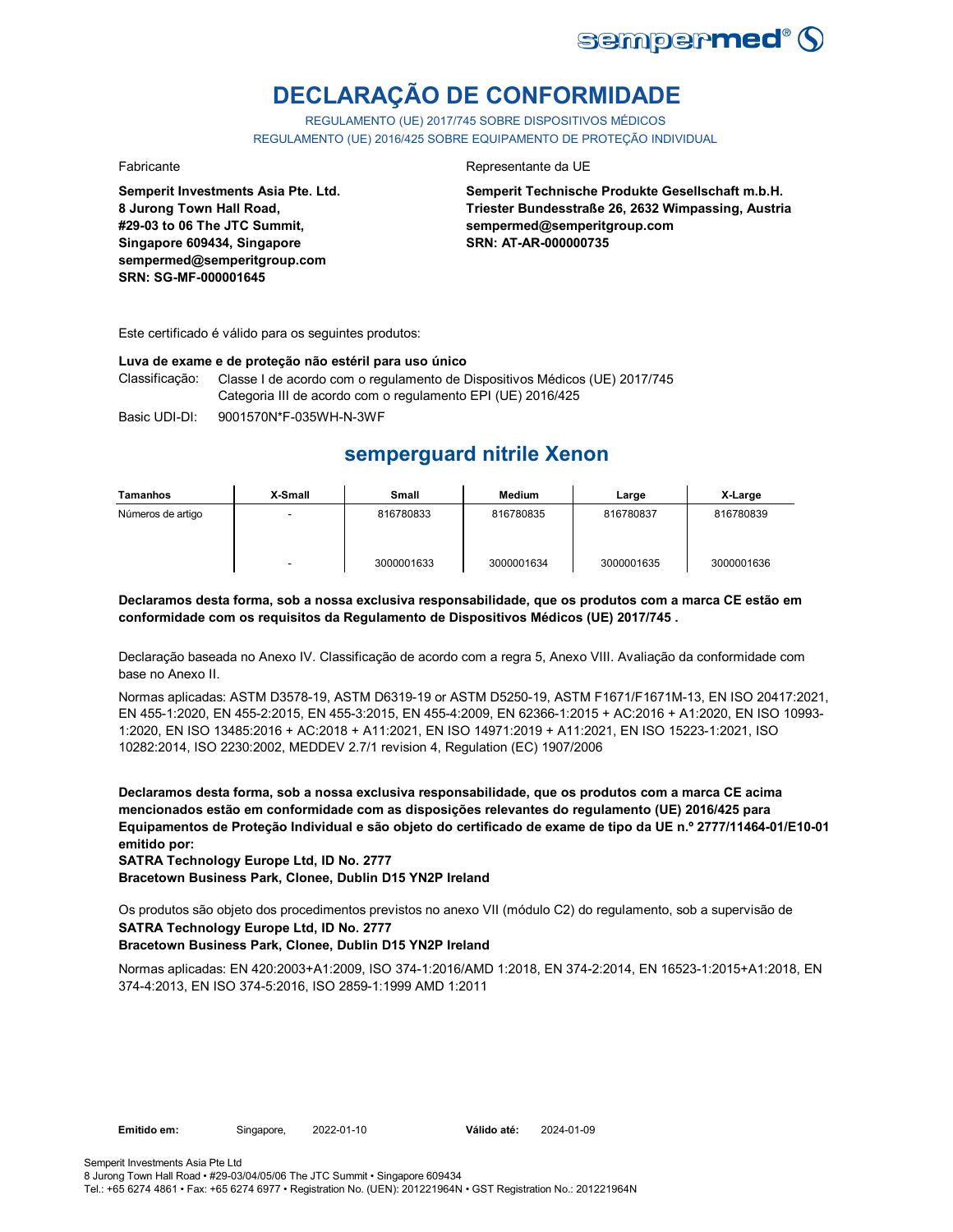

# **DEKLARATON OM ÖVERENSSTÄMMELSE**

FÖRORDNING (EU) 2017/745 MEDICINTEKNISKA PRODUKTER FÖRORDNING (EU) 2016/425 FÖR PERSONLIG SKYDDSUTRUSTNING

**Semperit Investments Asia Pte. Ltd. 8 Jurong Town Hall Road, #29-03 to 06 The JTC Summit, Singapore 609434, Singapore sempermed@semperitgroup.com SRN: SG-MF-000001645**

#### Tillverkare Behörig representant hos EU

**Semperit Technische Produkte Gesellschaft m.b.H. Triester Bundesstraße 26, 2632 Wimpassing, Austria sempermed@semperitgroup.com SRN: AT-AR-000000735**

Detta certifikat gäller följande produkt:

#### **Icke-steril inspektions- och skyddshandske för engångsanvändning**

Klassificering: Klass I enligt EU-förordning för medicintek-niska produkter (MD) (EU) 2017/745 Kategori III enligt EU-förordning för personlig skyddsutrustning (PPE) 2016/425

Basic UDI-DI: 9001570N\*F-035WH-N-3WF

# **semperguard nitrile Xenon**

| <b>Storlekar</b> | X-Small | <b>Small</b> | <b>Medium</b> | Large      | X-Large    |
|------------------|---------|--------------|---------------|------------|------------|
| Artikelkoder     |         | 816780833    | 816780835     | 816780837  | 816780839  |
|                  | -       | 3000001633   | 3000001634    | 3000001635 | 3000001636 |

### **Vi förklarar härmed under eget exklusivt ansvar att ovan beskrivna, CE-markerade produkt stämmer överens med erforderliga i förordning för medicinska produkter (EU) 2017/745.**

Förklaring på grundval av bilaga IV. Klassificering enligt regel 5, bilaga VIII. Bedömningen av överensstämmelse grundar sig på bilaga II.

Tillämpade standarder: ASTM D3578-19, ASTM D6319-19 or ASTM D5250-19, ASTM F1671/F1671M-13, EN ISO 20417:2021, EN 455-1:2020, EN 455-2:2015, EN 455-3:2015, EN 455-4:2009, EN 62366-1:2015 + AC:2016 + A1:2020, EN ISO 10993-1:2020, EN ISO 13485:2016 + AC:2018 + A11:2021, EN ISO 14971:2019 + A11:2021, EN ISO 15223- 1:2021, ISO 10282:2014, ISO 2230:2002, MEDDEV 2.7/1 revision 4, Regulation (EC) 1907/2006

**Vi förklarar härmed under eget exklusivt ansvar att ovan beskrivna, CE-markerade produkt stämmer överens med tillämpliga bestämmelser i EU-förordningen 2016/425 för personlig skyddsutrustning och är identisk med den personliga skyddsutrustning som anges i EU-certifikat för typgranskning nummer2777/11464-01/E10-01 daterad av:**

### **SATRA Technology Europe Ltd, ID No. 2777**

### **Bracetown Business Park, Clonee, Dublin D15 YN2P Ireland**

och är föremål för den procedur som beskrivs i Bilaga VII (Modul C2) till EU-förordningen 2016/425 under the supervision of under uppsikt av

### **SATRA Technology Europe Ltd, ID No. 2777**

### **Bracetown Business Park, Clonee, Dublin D15 YN2P Ireland**

Tillämpade standarder: EN 420:2003+A1:2009, ISO 374-1:2016/AMD 1:2018, EN 374-2:2014, EN 16523- 1:2015+A1:2018, EN 374-4:2013, EN ISO 374-5:2016, ISO 2859-1:1999 AMD 1:2011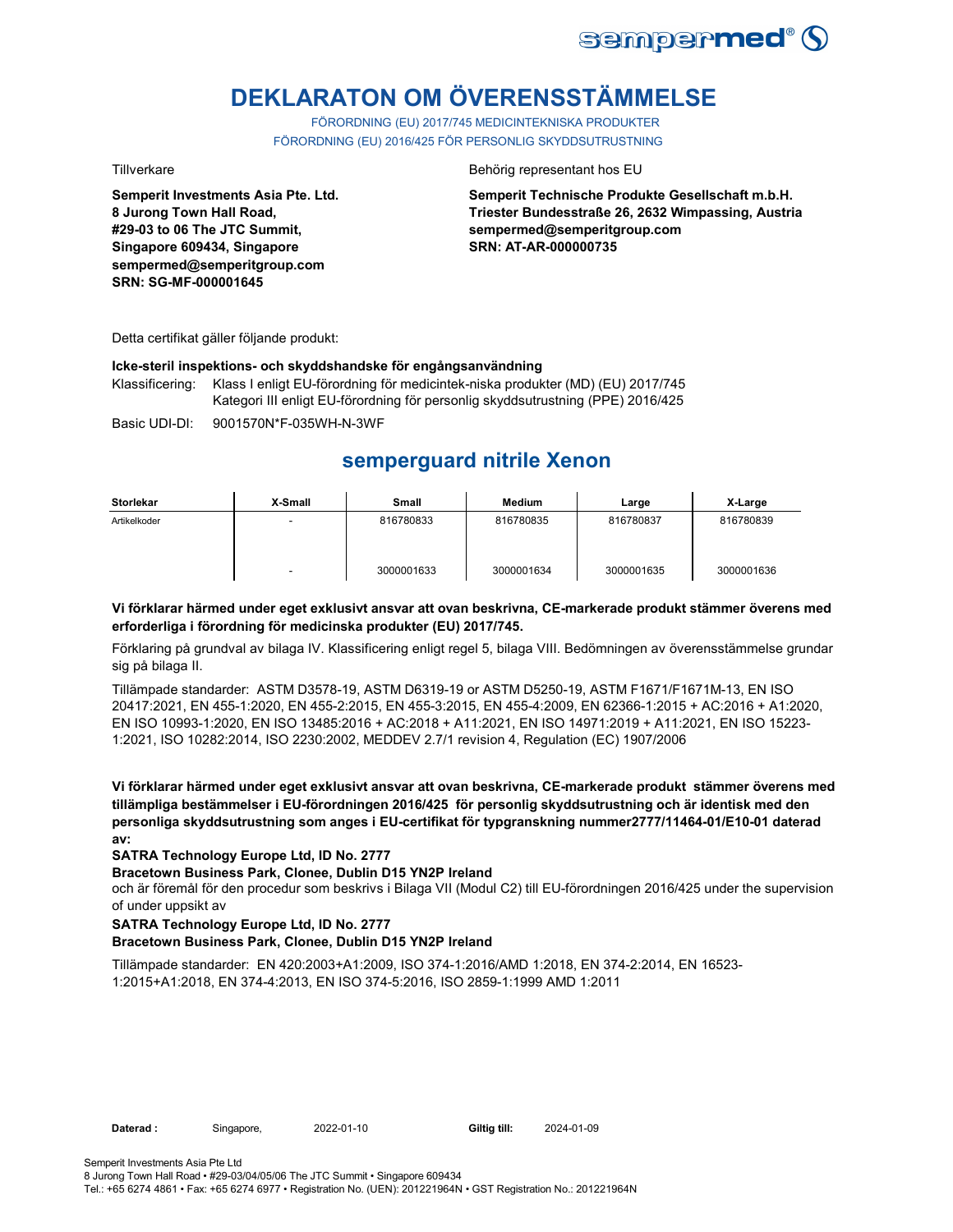

# **KONFORMITETSERKLÆRING**

FORORDNING (EU) 2017/745 OM MEDICINSK UDSTYR FORORDNING (EU) 2016/425 FOR PERSONLIGE VÆRNEMIDLER

**Semperit Investments Asia Pte. Ltd. 8 Jurong Town Hall Road, #29-03 to 06 The JTC Summit, Singapore 609434, Singapore sempermed@semperitgroup.com SRN: SG-MF-000001645**

#### Producent EU-befuldmægtigede

**Semperit Technische Produkte Gesellschaft m.b.H. Triester Bundesstraße 26, 2632 Wimpassing, Austria sempermed@semperitgroup.com SRN: AT-AR-000000735**

Dette certifikat er gyldigt for følgende produkter:

#### **Ikke-steril undersøgelses- og beskyttelseshandske til engangsbrug**

Klassificering: Klasse I jævnfør (EU) 2017/745 -forordningen for medicinsk udstyr Kategori III jævnfør PVM-forordningen (EU) 2016/425

Basic UDI-DI: 9001570N\*F-035WH-N-3WF

# **semperguard nitrile Xenon**

| Størrelser   | X-Small | Small      | <b>Medium</b> | Large      | X-Large    |
|--------------|---------|------------|---------------|------------|------------|
| Artikelnumre | $\sim$  | 816780833  | 816780835     | 816780837  | 816780839  |
|              | -       | 3000001633 | 3000001634    | 3000001635 | 3000001636 |

### **Vi bekræfter hermed under fuldt ansvar, at de ovenfor nævnte CE-mærkede produkter stemmer overens med de krav i forordningen for medicinsk udstyr (EU) 2017/745.**

Erklæring på grundlag af bilag IV. Klassificering i henhold til regel 5, bilag VIII. Overensstemmelsesvurderingen er baseret på bilag II.

Anvendte standarder: ASTM D3578-19, ASTM D6319-19 or ASTM D5250-19, ASTM F1671/F1671M-13, EN ISO 20417:2021, EN 455-1:2020, EN 455-2:2015, EN 455-3:2015, EN 455-4:2009, EN 62366-1:2015 + AC:2016 + A1:2020, EN ISO 10993-1:2020, EN ISO 13485:2016 + AC:2018 + A11:2021, EN ISO 14971:2019 + A11:2021, EN ISO 15223- 1:2021, ISO 10282:2014, ISO 2230:2002, MEDDEV 2.7/1 revision 4, Regulation (EC) 1907/2006

### **Vi bekræfter hermed under fuldt ansvar, at de ovenfor nævnte CE-mærkede produkter stemmer overens med med de afgørende bestemmelser i forordningen (EU) 2016/425 for personlige værnemidler, og er genstand for EUcertificering af typeafprøvning nr.2777/11464-01/E10-01 udstedt gennem:**

### **SATRA Technology Europe Ltd, ID No. 2777**

#### **Bracetown Business Park, Clonee, Dublin D15 YN2P Ireland**

Produkterne er genstand for procedurer jævnfør VII (modul C2) i forordningen med opsyn af

#### **SATRA Technology Europe Ltd, ID No. 2777**

#### **Bracetown Business Park, Clonee, Dublin D15 YN2P Ireland**

Anvendte standarder: EN 420:2003+A1:2009, ISO 374-1:2016/AMD 1:2018, EN 374-2:2014, EN 16523-1:2015+A1:2018, EN 374-4:2013, EN ISO 374-5:2016, ISO 2859-1:1999 AMD 1:2011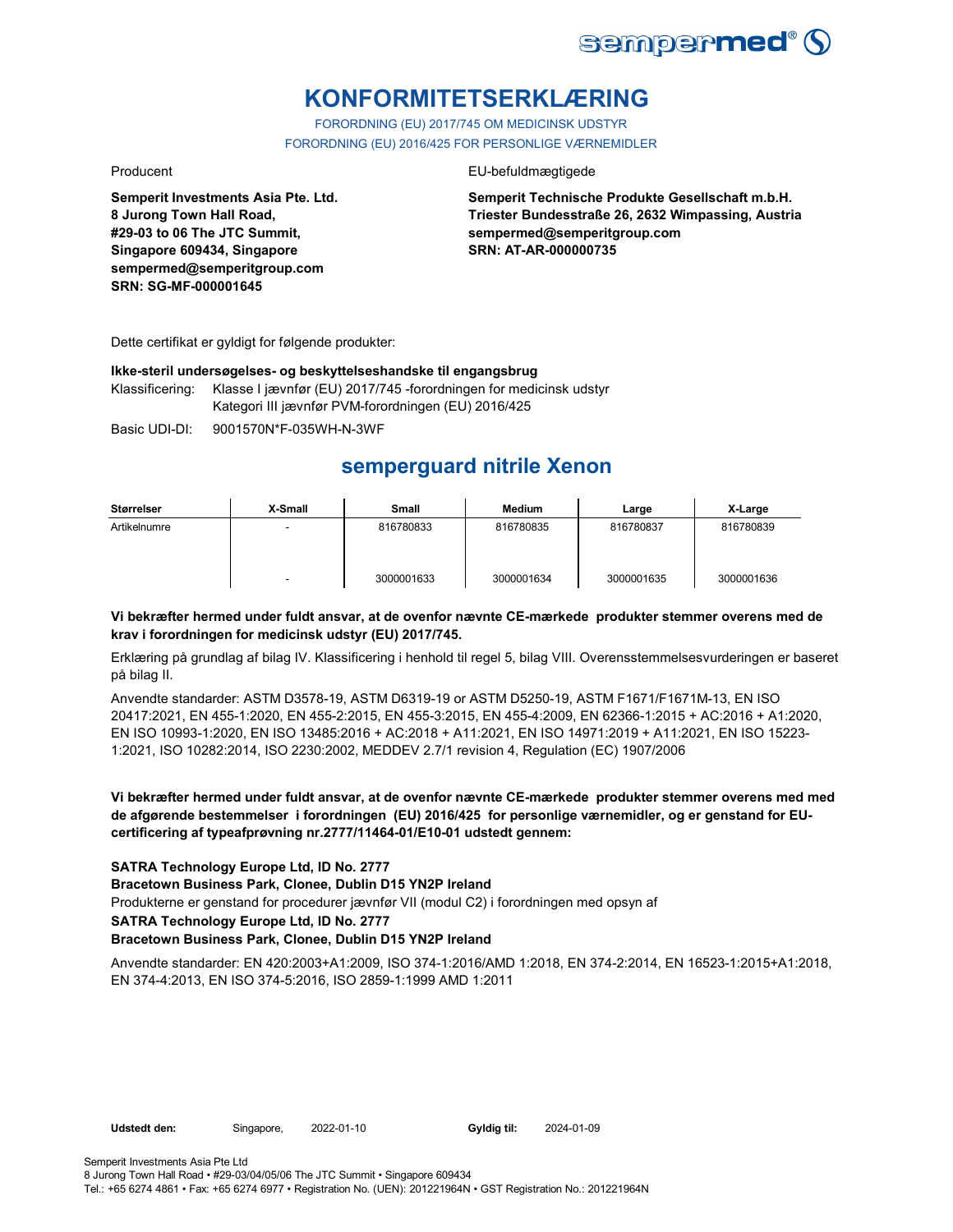

# **KONFORMITETSERKLÆRING**

FORORDNING FOR MEDISINSK UTSTYR (EU) 2017/745 FORORDNING (EU) 2016/425 OM PERSONLIG VERNEUTSTYR

**Semperit Investments Asia Pte. Ltd. 8 Jurong Town Hall Road, #29-03 to 06 The JTC Summit, Singapore 609434, Singapore sempermed@semperitgroup.com SRN: SG-MF-000001645**

#### Produsent **Autorisert representant i EU**

**Semperit Technische Produkte Gesellschaft m.b.H. Triester Bundesstraße 26, 2632 Wimpassing, Austria sempermed@semperitgroup.com SRN: AT-AR-000000735**

Dette sertifikatet er gyldig for følgende produkter:

#### **Ikke-steril undersøkelses- og beskyttelseshanske for engangsbruk**

Klassifisering: Klasse I i henhold til forordning for medisinsk utstyr (EU) 2017/745 Kategori III i henhold til PVU-forordningen (EU) nr. 2016/425

Basic UDI-DI: 9001570N\*F-035WH-N-3WF

# **semperguard nitrile Xenon**

| Størrelser    | X-Small | Small      | <b>Medium</b> | Large      | X-Large    |
|---------------|---------|------------|---------------|------------|------------|
| Artikkelnumre |         | 816780833  | 816780835     | 816780837  | 816780839  |
|               | -       | 3000001633 | 3000001634    | 3000001635 | 3000001636 |

#### **Vi erklærer herved under eneansvar at det CE-merkede produktet oppfyller de kravene i Uredbet for medisinsk utstyr (EU) 2017/745.**

Erklæring basert på vedlegg IV. Klassifisering i henhold til regel nr. 5, vedlegg VIII. Samsvarsvurderingen er basert på vedlegg II.

Relevante standarder: ASTM D3578-19, ASTM D6319-19 or ASTM D5250-19, ASTM F1671/F1671M-13, EN ISO 20417:2021, EN 455-1:2020, EN 455-2:2015, EN 455-3:2015, EN 455-4:2009, EN 62366-1:2015 + AC:2016 + A1:2020, EN ISO 10993-1:2020, EN ISO 13485:2016 + AC:2018 + A11:2021, EN ISO 14971:2019 + A11:2021, EN ISO 15223- 1:2021, ISO 10282:2014, ISO 2230:2002, MEDDEV 2.7/1 revision 4, Regulation (EC) 1907/2006

**Vi erklærer herved under eneansvar at det CE-merkede produktet som er nevnt ovenfor oppfyller de relevante bestemmelsene i Forordning (EU) nr. 2016/425 om personlig verneutstyr og er gjenstand for EUtypeprøvesertifikat nr. 2777/11464-01/E10-01 utstedt av:**

**SATRA Technology Europe Ltd, ID No. 2777**

**Bracetown Business Park, Clonee, Dublin D15 YN2P Ireland**

Produktet er gjenstand for prosedyren som er beskrevet i Vedlegg VII (Modul C2) i Forordning nr. 2016/425 under tilsyn av

### **SATRA Technology Europe Ltd, ID No. 2777**

### **Bracetown Business Park, Clonee, Dublin D15 YN2P Ireland**

Relevante standarder: EN 420:2003+A1:2009, ISO 374-1:2016/AMD 1:2018, EN 374-2:2014, EN 16523-1:2015+A1:2018, EN 374-4:2013, EN ISO 374-5:2016, ISO 2859-1:1999 AMD 1:2011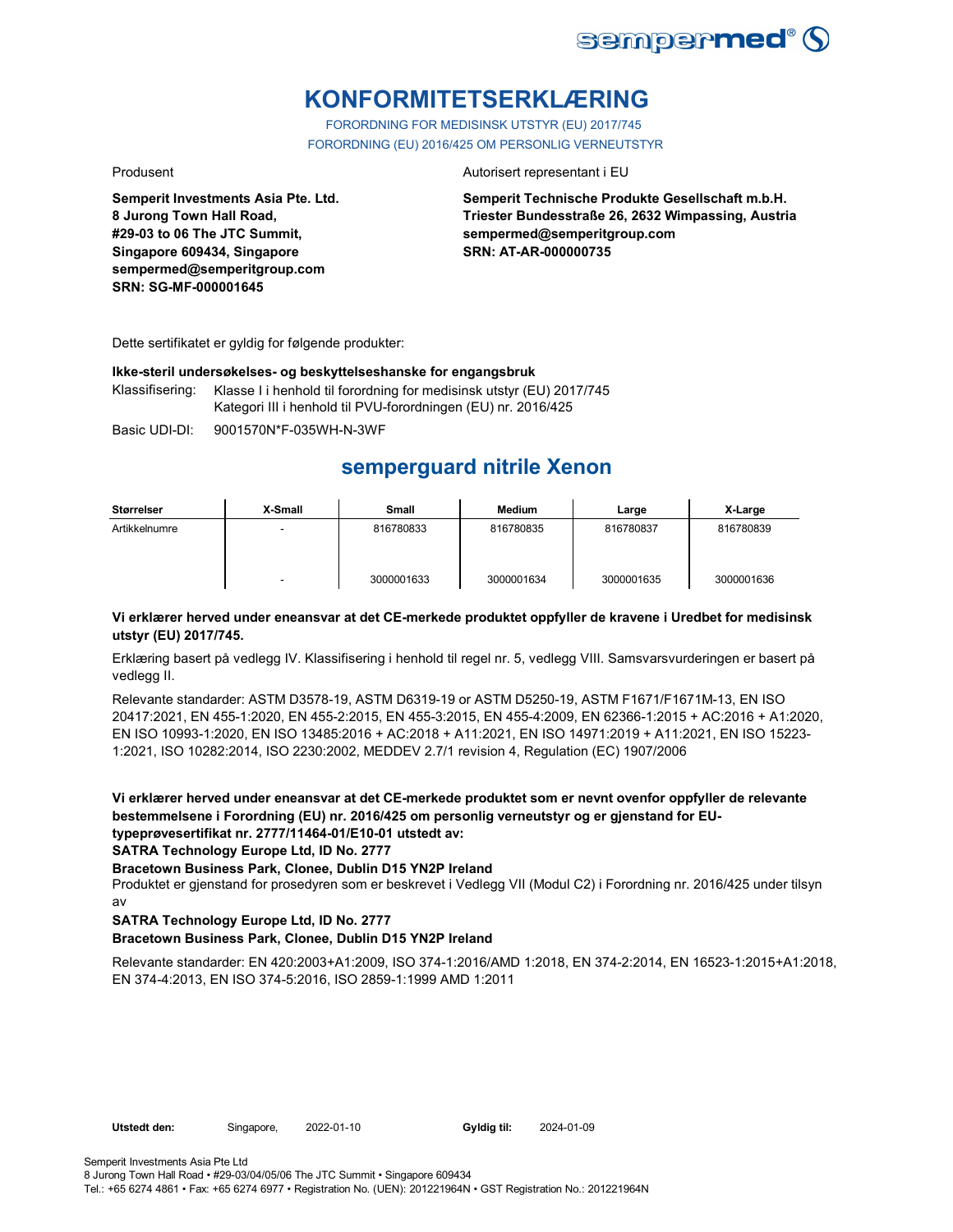

# **VAATIMUSTENMUKAISUUSVAKUUTUS**

LÄÄKINNÄLLISIÄ LAITTEITA KOSKEVA ASETUS (EU) 2017/745 HENKILÖNSUOJAIMISTA ANNETTU ASETUS (EU) 2016/425

**Semperit Investments Asia Pte. Ltd. 8 Jurong Town Hall Road, #29-03 to 06 The JTC Summit, Singapore 609434, Singapore sempermed@semperitgroup.com SRN: SG-MF-000001645**

#### Valmistaja EU:n valtuutettu edustaja

**Semperit Technische Produkte Gesellschaft m.b.H. Triester Bundesstraße 26, 2632 Wimpassing, Austria sempermed@semperitgroup.com SRN: AT-AR-000000735**

Tämä sertifikaatti koskee seuraavia tuotteita:

#### **Kertakäyttöinen ei-steriili tutkimus- ja suojakäsine**

Luokitus: Luokka I lääkinnällisiä laitteita koskevan asetuksen (EU) 2017/745 mukaisesti Luokka III henkilönsuojaimista annetun asetuksen (EU) 2016/425 mukaisesti

Basic UDI-DI: 9001570N\*F-035WH-N-3WF 9001570N\*F-035WH-N-3W

# **semperguard nitrile Xenon**

| Koot         | X-Small | Small      | <b>Medium</b> | Large      | X-Large    |
|--------------|---------|------------|---------------|------------|------------|
| Tuotenumerot | -       | 816780833  | 816780835     | 816780837  | 816780839  |
|              | -       | 3000001633 | 3000001634    | 3000001635 | 3000001636 |

### **Täten vahvistamme yksinomaisella vastuullamme, että CE-merkityt tuotteet vastaavat lääkinnällisiä laitteita koskevan asetuksen (EU) 2017/745 mukaisia vaatimuksia.**

Liitteeseen IV perustuva julistus. Luokitus liitteen VIII 5 säännön mukaisesti. Vaatimustenmukaisuuden arviointi perustuu liitteeseen II.

Sovelletut standardit: ASTM D3578-19, ASTM D6319-19 or ASTM D5250-19, ASTM F1671/F1671M-13, EN ISO 20417:2021, EN 455-1:2020, EN 455-2:2015, EN 455-3:2015, EN 455-4:2009, EN 62366-1:2015 + AC:2016 + A1:2020, EN ISO 10993-1:2020, EN ISO 13485:2016 + AC:2018 + A11:2021, EN ISO 14971:2019 + A11:2021, EN ISO 15223-1:2021, ISO 10282:2014, ISO 2230:2002, MEDDEV 2.7/1 revision 4, Regulation (EC) 1907/2006

**Täten vahvistamme yksinomaisella vastuullamme, että yllä mainitut CE-merkityt tuotteet vastaavat henkilönsuojaimista annetun asetuksen (EU) 2016/425 mukaisia perustavanlaatuisia vaatimuksia ja niihin sovelletaan EU:n tyyppitarkastustodistusta nro 2777/11464-01/E10-01 laadittu :**

**SATRA Technology Europe Ltd, ID No. 2777**

**Bracetown Business Park, Clonee, Dublin D15 YN2P Ireland**

Tuotteet ovat asetuksen liitteen VII (moduuli C2) mukaisen menettelyn kohteena, valvonnan suorittaa

**SATRA Technology Europe Ltd, ID No. 2777**

### **Bracetown Business Park, Clonee, Dublin D15 YN2P Ireland**

Sovelletut standardit: EN 420:2003+A1:2009, ISO 374-1:2016/AMD 1:2018, EN 374-2:2014, EN 16523-1:2015+A1:2018, EN 374-4:2013, EN ISO 374-5:2016, ISO 2859-1:1999 AMD 1:2011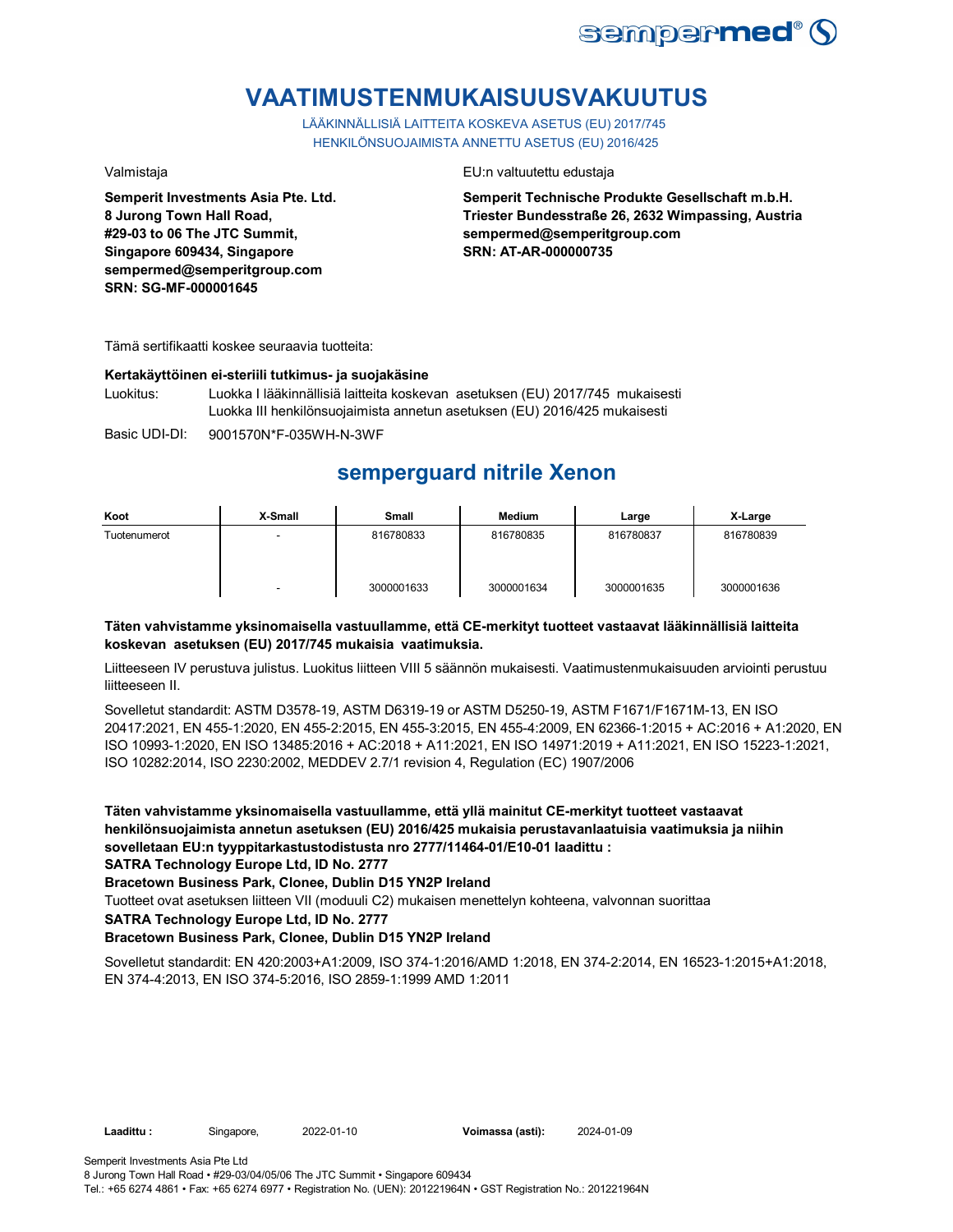

# **ATITIKTIES DEKLARACIJA**

REGLAMENTAS DĖL MEDICINOS PRIETAISŲ (ES) 2017/745 REGLAMENTAS (ES) 2016/425 DĖL ASMENINIŲ APSAUGOS PRIEMONIŲ

**Semperit Investments Asia Pte. Ltd. 8 Jurong Town Hall Road, #29-03 to 06 The JTC Summit, Singapore 609434, Singapore sempermed@semperitgroup.com SRN: SG-MF-000001645**

#### Gamintojas ES įgaliotas asmuo

**Semperit Technische Produkte Gesellschaft m.b.H. Triester Bundesstraße 26, 2632 Wimpassing, Austria sempermed@semperitgroup.com SRN: AT-AR-000000735**

Šis sertifikatas galioja toliau nurodytiems produktams:

#### **Nesterilios vienkartinio naudojimo apžiūros ir apsauginės pirštinės**

- Klasifikacija: I klasė pagal reglamentą dėl medicinos prietaisų (ES) 2017/745 III kategorija pagal reglamentą (ES) 2016/425 dėl asmeninių apsaugos priemonių
- Basic UDI-DI: 9001570N\*F-035WH-N-3WF 9001570N\*F-035WH-N-3W

# **semperguard nitrile Xenon**

| Dydžiai         | X-Small | <b>Small</b> | <b>Medium</b> | Large      | X-Large    |
|-----------------|---------|--------------|---------------|------------|------------|
| Prekiu numeriai | -       | 816780833    | 816780835     | 816780837  | 816780839  |
|                 |         | 3000001633   | 3000001634    | 3000001635 | 3000001636 |

### **Prisiimdami visą atsakomybę šiuo dokumentu patvirtiname, kad CE paženklinti produktai atitinka reglamentą dėl medicinos prietaisų (ES) 2017/745 reikalavimus.**

Deklaracija, pagrįsta IV priedu. Klasifikavimas pagal VIII priedo 5 taisyklę. Atitikties įvertinimas pagal II priedą.

Taikomi standartai: ASTM D3578-19, ASTM D6319-19 or ASTM D5250-19, ASTM F1671/F1671M-13, EN ISO 20417:2021, EN 455-1:2020, EN 455-2:2015, EN 455-3:2015, EN 455-4:2009, EN 62366-1:2015 + AC:2016 + A1:2020, EN ISO 10993-1:2020, EN ISO 13485:2016 + AC:2018 + A11:2021, EN ISO 14971:2019 + A11:2021, EN ISO 15223-1:2021, ISO 10282:2014, ISO 2230:2002, MEDDEV 2.7/1 revision 4, Regulation (EC) 1907/2006

**Prisiimdami visą atsakomybę, šiuo dokumentu patvirtiname, kad anksčiau paminėti CE paženklinti produktai atitinka svarbiausius reglamentą dėl asmeninių apsaugos priemonių (ES) 2016/425 reikalavimus ir yra ES tipo tyrimo sertifikato Nr. objektas. 2777/11464-01/E10-01 išduota :**

### **SATRA Technology Europe Ltd, ID No. 2777**

**Bracetown Business Park, Clonee, Dublin D15 YN2P Ireland**

Produktai yra metodo objektas pagal reglamentą VII priedą (modulis C2) prižiūrint

**SATRA Technology Europe Ltd, ID No. 2777**

### **Bracetown Business Park, Clonee, Dublin D15 YN2P Ireland**

Taikomi standartai: EN 420:2003+A1:2009, ISO 374-1:2016/AMD 1:2018, EN 374-2:2014, EN 16523-1:2015+A1:2018, EN 374- 4:2013, EN ISO 374-5:2016, ISO 2859-1:1999 AMD 1:2011

**Išduota :** Singapore, 2022-01-10 **Galioja iki:** 2024-01-09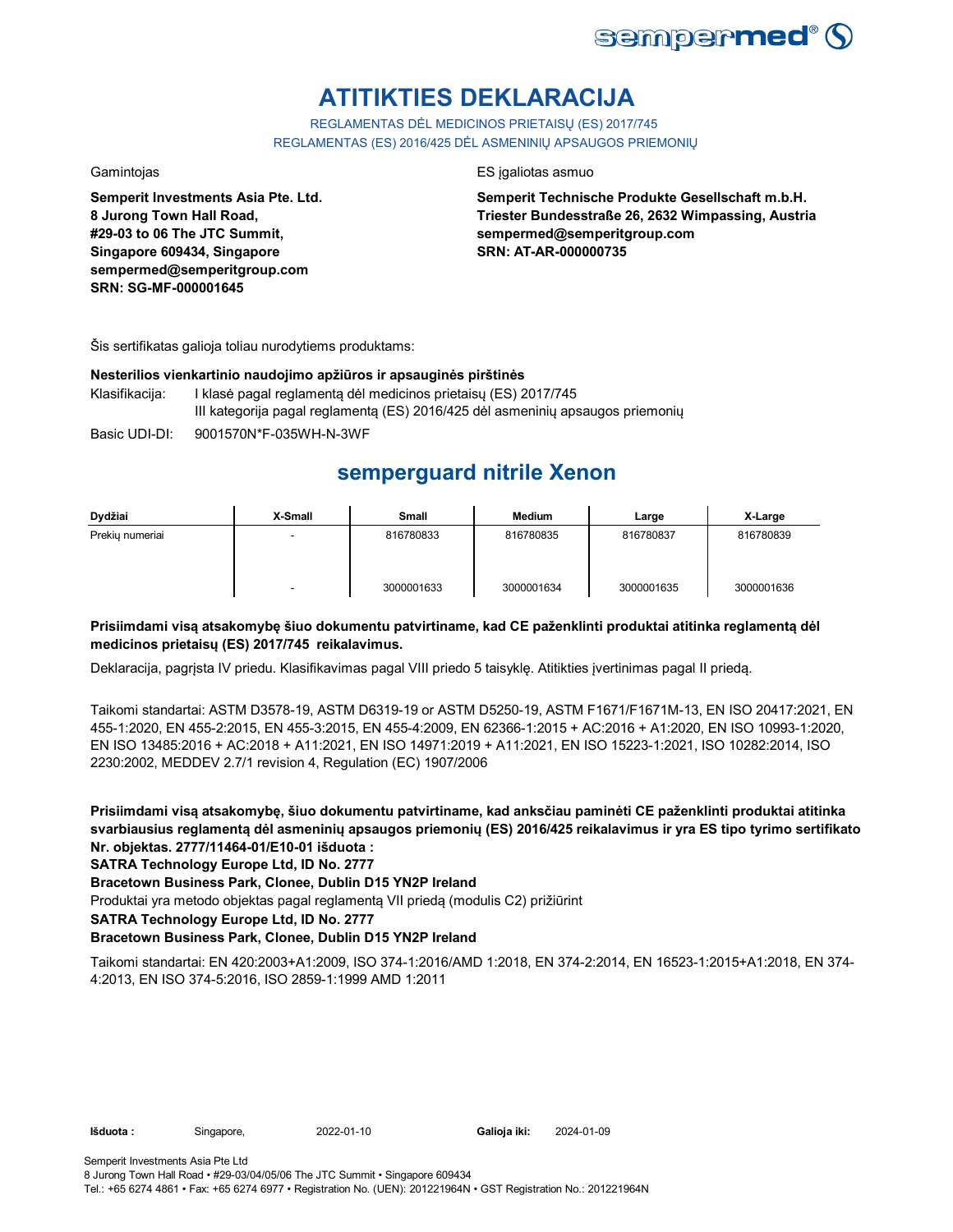

# **ATBILSTĪBAS DEKLARĀCIJA**

MEDICĪNAS IERĪČU REGULA (ES) 2017/745

REGULA (ES) 2016/425 PAR INDIVIDUĀLAJIEM AIZSARDZĪBAS LĪDZEKLIEM

Likumīgais ražotājs **Pilnvarotais pārstāvis ES** 

**Semperit Investments Asia Pte. Ltd. 8 Jurong Town Hall Road, #29-03 to 06 The JTC Summit, Singapore 609434, Singapore sempermed@semperitgroup.com SRN: SG-MF-000001645**

**Semperit Technische Produkte Gesellschaft m.b.H. Triester Bundesstraße 26, 2632 Wimpassing, Austria sempermed@semperitgroup.com SRN: AT-AR-000000735**

Šis sertifikāts ir derīgs šādam produktam:

#### **Nesterili izmeklēšanas aizsargcimdi vienreizējai lietošanai**

Klasifikācija: I klase saskaņā ar medicīnas ierīču Regulu (ES) 2017/745 III kategorija saskaņā ar IAL Regulu (ES) 2016/425

Basic UDI-DI: 9001570N\*F-035WH-N-3WF

# **semperguard nitrile Xenon**

| Izmēri          | X-Small | Small      | Medium     | Large      | X-Large    |
|-----------------|---------|------------|------------|------------|------------|
| Artikula numurs |         | 816780833  | 816780835  | 816780837  | 816780839  |
|                 |         | 3000001633 | 3000001634 | 3000001635 | 3000001636 |

### **Ar šo mēs apliecinām, ka iepriekš aprakstītais produkts ar CE marķējumu atbilst medicīnas ierīču (ES) 2017/745 regulas prasībām.**

Deklarācija, pamatojoties uz IV pielikumu. Klasifikācija saskaņā ar VIII pielikuma 5. noteikumu. Atbilstības novērtēšanas pamatā ir II pielikums.

Piemērotie standarti: ASTM D3578-19, ASTM D6319-19 or ASTM D5250-19, ASTM F1671/F1671M-13, EN ISO 20417:2021, EN 455-1:2020, EN 455-2:2015, EN 455-3:2015, EN 455-4:2009, EN 62366-1:2015 + AC:2016 + A1:2020, EN ISO 10993-1:2020, EN ISO 13485:2016 + AC:2018 + A11:2021, EN ISO 14971:2019 + A11:2021, EN ISO 15223- 1:2021, ISO 10282:2014, ISO 2230:2002, MEDDEV 2.7/1 revision 4, Regulation (EC) 1907/2006

**Ar šo mēs apliecinām, ka iepriekš aprakstītais produkts ar CE marķējumu atbilst Regulas (ES) 2016/425 par individuālajiem aizsardzības līdzekļiem piemērojamajiem noteikumiem un ir identisks individuālajiem aizsardzības līdzekļiem, uz kuriem attiecas ES tipa pārbaudes sertifikāts Nr. 2777/11464-01/E10-01 izdots :**

### **SATRA Technology Europe Ltd, ID No. 2777**

**Bracetown Business Park, Clonee, Dublin D15 YN2P Ireland**

un uz to attiecas Regulas (ES) 2016/425 VII pielikumā (C2 modulis) noteiktā procedūra

#### **SATRA Technology Europe Ltd, ID No. 2777**

#### **Bracetown Business Park, Clonee, Dublin D15 YN2P Ireland**

Piemērotie standarti: EN 420:2003+A1:2009, ISO 374-1:2016/AMD 1:2018, EN 374-2:2014, EN 16523-1:2015+A1:2018, EN 374-4:2013, EN ISO 374-5:2016, ISO 2859-1:1999 AMD 1:2011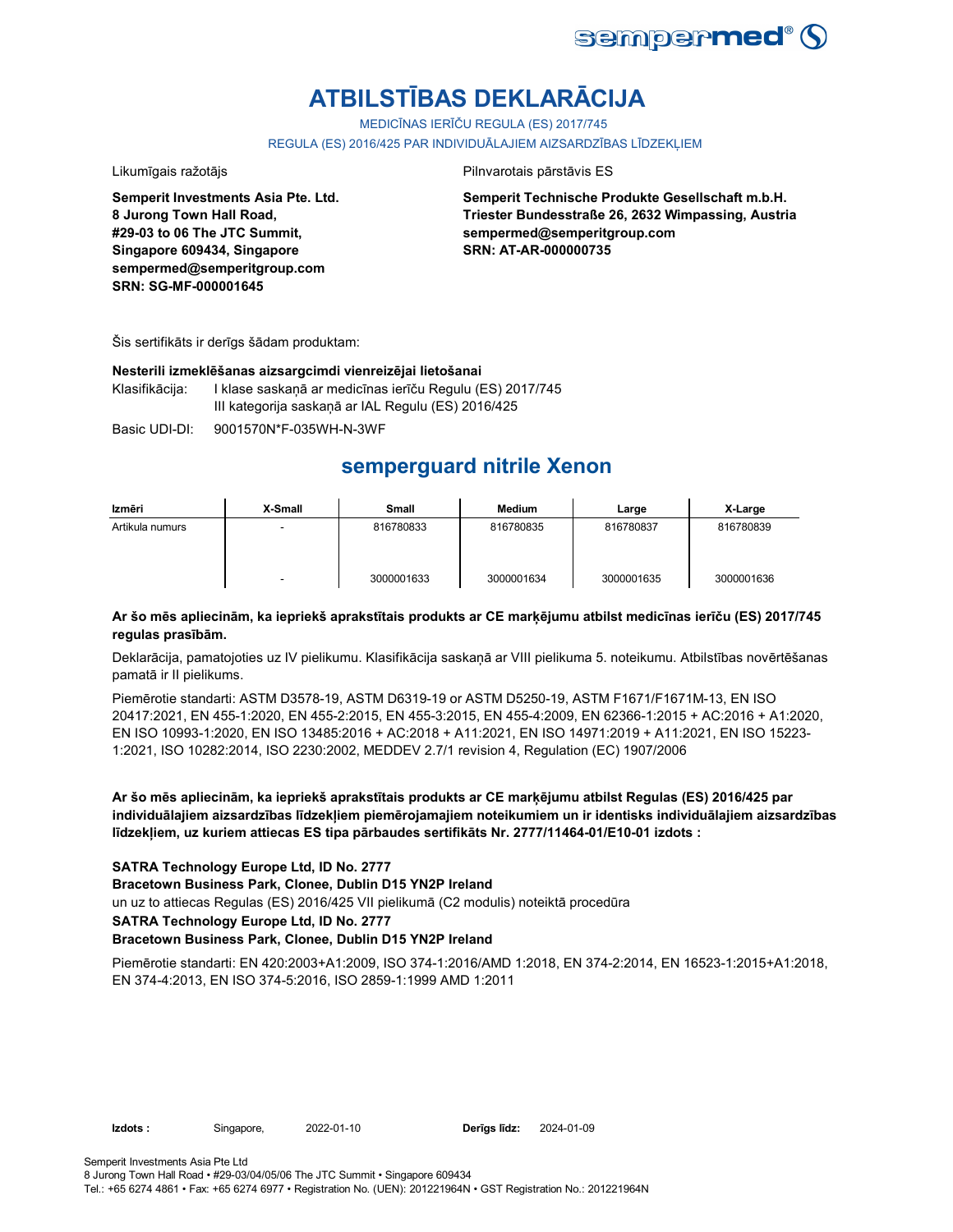

# **VASTAVUSDEKLARATSIOON**

MEDITSIINITOODETE MÄÄRUS (EL) 2017/745 ISIKUKAITSEVAHENDITE MÄÄRUS (EL) 2016/425

**Semperit Investments Asia Pte. Ltd. 8 Jurong Town Hall Road, #29-03 to 06 The JTC Summit, Singapore 609434, Singapore sempermed@semperitgroup.com SRN: SG-MF-000001645**

Tootja Volitatud esindaja EL-is

**Semperit Technische Produkte Gesellschaft m.b.H. Triester Bundesstraße 26, 2632 Wimpassing, Austria sempermed@semperitgroup.com SRN: AT-AR-000000735**

See sertifikaat kehtib järgmistele toodetele:

#### **Mittesteriilne läbivaatus- ja kaitsekinnas ühekordseks kasutuseks**

Klassifikatsioon: I klass kooskõlas meditsiinitoodete määrusega (EU) 2017/745 III kategooria kooskõlas isikukaitsevahendite määrusega (EL) 2016/425

Basic UDI-DI: 9001570N\*F-035WH-N-3WF

# **semperguard nitrile Xenon**

| Suurused     | X-Small | Small      | Medium     | Large      | X-Large    |
|--------------|---------|------------|------------|------------|------------|
| Tootenumbrid | -       | 816780833  | 816780835  | 816780837  | 816780839  |
|              | ۰       | 3000001633 | 3000001634 | 3000001635 | 3000001636 |

### **Kinnitame oma ainuvastutusel, et CE-märgisega tooted on kooskõlas meditsiinitoodete määruse (EU) 2017/745 nõuetega.**

Deklaratsioon põhineb IV lisal. Klassifikatsioon kooskõlas VIII lisa 5. reegliga. Vastavushindamine põhineb II lisal.

Kohaldatud normid: ASTM D3578-19, ASTM D6319-19 or ASTM D5250-19, ASTM F1671/F1671M-13, EN ISO 20417:2021, EN 455-1:2020, EN 455-2:2015, EN 455-3:2015, EN 455-4:2009, EN 62366-1:2015 + AC:2016 + A1:2020, EN ISO 10993- 1:2020, EN ISO 13485:2016 + AC:2018 + A11:2021, EN ISO 14971:2019 + A11:2021, EN ISO 15223-1:2021, ISO 10282:2014, ISO 2230:2002, MEDDEV 2.7/1 revision 4, Regulation (EC) 1907/2006

**Kinnitame oma ainuvastutusel, et eespool nimetatud CE-märgistusega tooted on kooskõlas isikukaitsevahendite määruse (EL) 2016/425 põhisätetega ning on identsed isikukaitsevahenditega, mille kohta on välja antud EÜ tüübihindamistõend nr2777/11464-01/E10-01 välja :**

### **SATRA Technology Europe Ltd, ID No. 2777**

**Bracetown Business Park, Clonee, Dublin D15 YN2P Ireland**

Toodetele kohaldub määruse VII lisa (moodul C2) menetlus, mille üle teostab järelevalvet

**SATRA Technology Europe Ltd, ID No. 2777**

#### **Bracetown Business Park, Clonee, Dublin D15 YN2P Ireland**

Kohaldatud normid: EN 420:2003+A1:2009, ISO 374-1:2016/AMD 1:2018, EN 374-2:2014, EN 16523-1:2015+A1:2018, EN 374-4:2013, EN ISO 374-5:2016, ISO 2859-1:1999 AMD 1:2011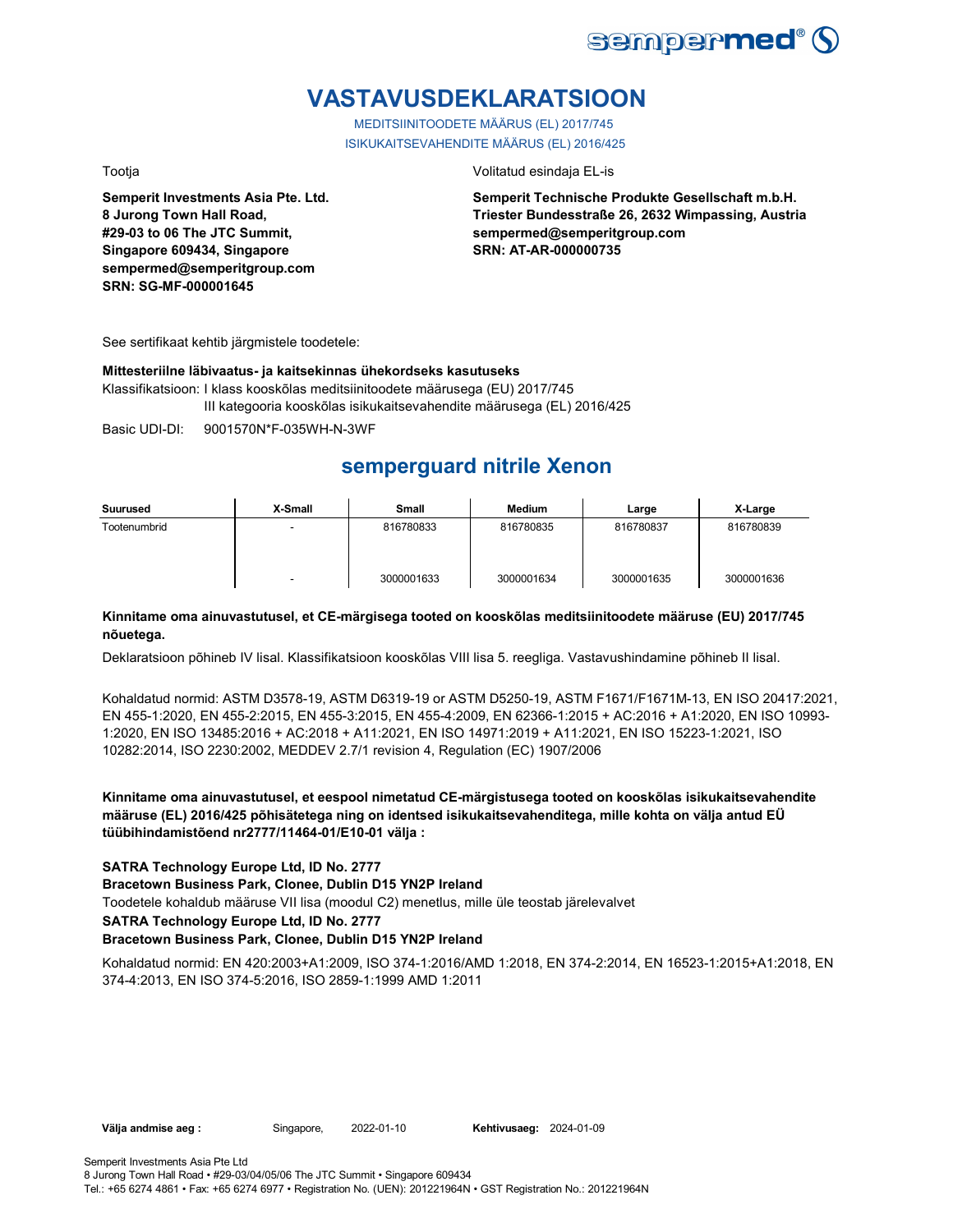

# **PROHLÁŠENÍ O SHODĚ**

NAŘÍZENÍ O ZDRAVOTNICKÝCH PROSTŘEDCÍCH (EU) 2017/745 NAŘÍZENÍ (EU) 2016/425 PRO OSOBNÍ OCHRANNÉ PROSTŘEDKY

**Semperit Investments Asia Pte. Ltd. 8 Jurong Town Hall Road, #29-03 to 06 The JTC Summit, Singapore 609434, Singapore sempermed@semperitgroup.com SRN: SG-MF-000001645**

Výrobce EU zplnomocněný zástupce

**Semperit Technische Produkte Gesellschaft m.b.H. Triester Bundesstraße 26, 2632 Wimpassing, Austria sempermed@semperitgroup.com SRN: AT-AR-000000735**

Tento certifikát je platný pro následující produkty:

#### **Nesterilní vyšetřovací a ochranné rukavice pro jednorázové použití**

Klasifikace Třída I podle nařízení o zdravotnických prostředcích (EU) 2017/745 Kategorie III podle nařízení o OOP (EU) 2016/425

Basic UDI-DI: 9001570N\*F-035WH-N-3WF

## **semperguard nitrile Xenon**

| Velikosti      | X-Small | Small      | <b>Medium</b> | Large      | X-Large    |
|----------------|---------|------------|---------------|------------|------------|
| Číslo produktu | -       | 816780833  | 816780835     | 816780837  | 816780839  |
|                | -       | 3000001633 | 3000001634    | 3000001635 | 3000001636 |

### **Tímto potvrzujeme s výlučnou odpovědností, že produkty označené CE souhlasí se požadavky nařízení o zdravotnických prostředcích (EU) 2017/745.**

Prohlášení na základě přílohy IV. Klasifikace podle pravidla 5 přílohy VIII. Posouzení shody je založeno na příloze II.

Použité normy: ASTM D3578-19, ASTM D6319-19 or ASTM D5250-19, ASTM F1671/F1671M-13, EN ISO 20417:2021, EN 455-1:2020, EN 455-2:2015, EN 455-3:2015, EN 455-4:2009, EN 62366-1:2015 + AC:2016 + A1:2020, EN ISO 10993- 1:2020, EN ISO 13485:2016 + AC:2018 + A11:2021, EN ISO 14971:2019 + A11:2021, EN ISO 15223-1:2021, ISO 10282:2014, ISO 2230:2002, MEDDEV 2.7/1 revision 4, Regulation (EC) 1907/2006

**Tímto potvrzujeme s výlučnou odpovědností, že výše uvedené produkty označené jako CE souhlasí s příslušnými ustanoveními nařízení (EU) 2016/425 pro Osobní ochranné prostředky a jsou předmětem přezkoušení EU č.2777/11464-01/E10-01 vystaveno :**

**SATRA Technology Europe Ltd, ID No. 2777**

**Bracetown Business Park, Clonee, Dublin D15 YN2P Ireland**

Produkty jsou předmětem procesu podle dodatku VII (moduly, C2) nařízení pod dohledem

**SATRA Technology Europe Ltd, ID No. 2777**

### **Bracetown Business Park, Clonee, Dublin D15 YN2P Ireland**

Použité normy: EN 420:2003+A1:2009, ISO 374-1:2016/AMD 1:2018, EN 374-2:2014, EN 16523-1:2015+A1:2018, EN 374- 4:2013, EN ISO 374-5:2016, ISO 2859-1:1999 AMD 1:2011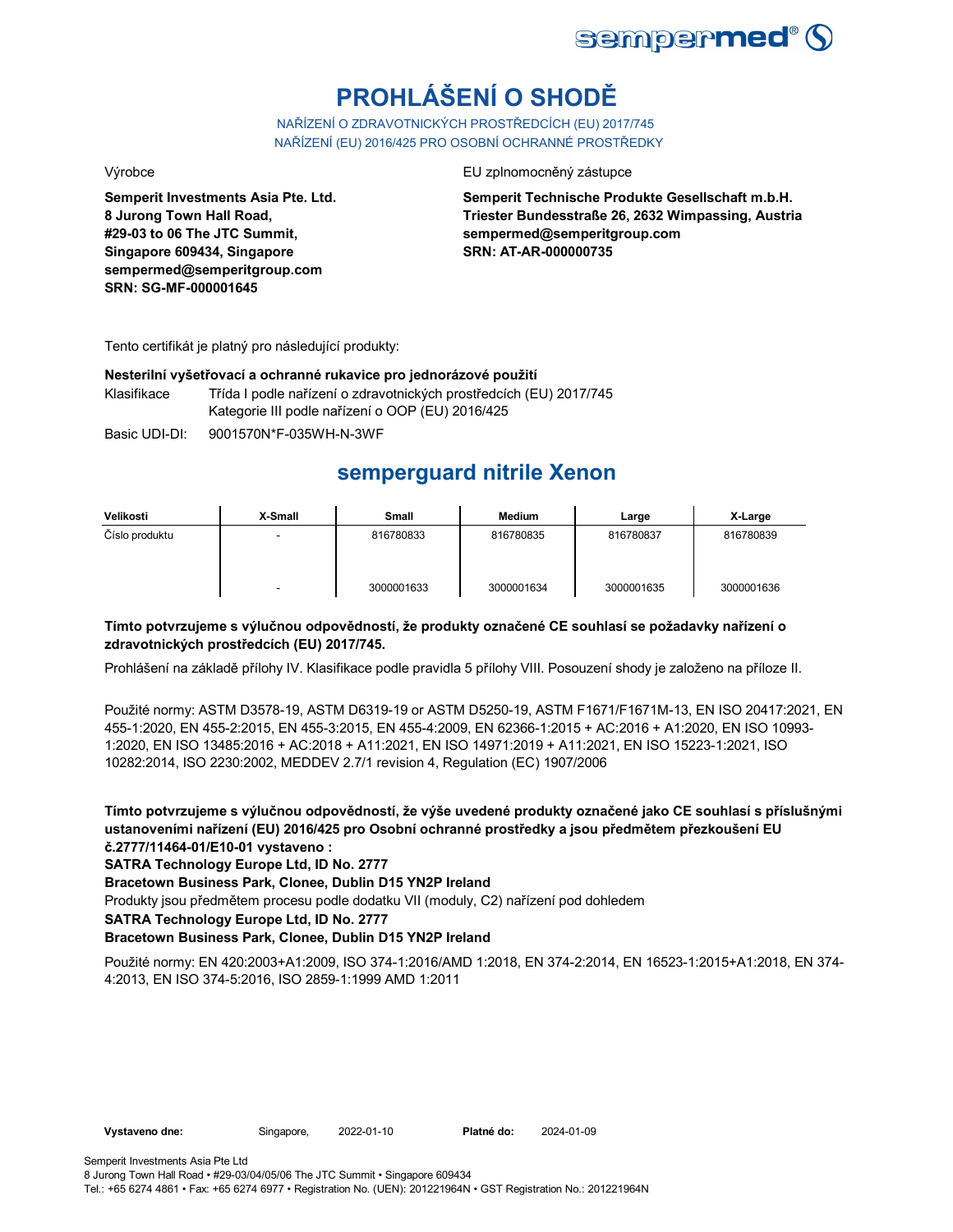

# **VYHLÁSENIE O ZHODE**

NARIADENIE (EU) 2017/745 O ZDRAVOTNÍCKYCH POMÔCKACH NARIADENIE (EÚ) 2016/425 O OSOBNÝCH OCHRANNÝCH PROSTRIEDKOCH

**Semperit Investments Asia Pte. Ltd. 8 Jurong Town Hall Road, #29-03 to 06 The JTC Summit, Singapore 609434, Singapore sempermed@semperitgroup.com SRN: SG-MF-000001645**

#### Výrobca Splnomocnenec pre EÚ

**Semperit Technische Produkte Gesellschaft m.b.H. Triester Bundesstraße 26, 2632 Wimpassing, Austria sempermed@semperitgroup.com SRN: AT-AR-000000735**

Tento certifikát je platný pre nasledujúce body:

#### **Nesterilné vyšetrovacie a ochranné rukavice na jedno použitie**

Klasifikácia: Trieda I podľa Nariadenia (EU) 2017/745 o zdravotníckych pomôckach Kategória III podľa Nariadenia o osobných ochranných pomôckach (EU) 2016/425

Basic UDI-DI: 9001570N\*F-035WH-N-3WF

# **semperguard nitrile Xenon**

| Veľkosti      | X-Small | Small      | <b>Medium</b> | Large      | X-Large    |
|---------------|---------|------------|---------------|------------|------------|
| Výrobné čísla |         | 816780833  | 816780835     | 816780837  | 816780839  |
|               | -       | 3000001633 | 3000001634    | 3000001635 | 3000001636 |

### **Týmto vo svojej výhradnej zodpovednosti potvrdzujeme, že výrobky označené symbolom CE sú v súlade so požiadavkami Nariadenia (EU) 2017/745 o zdravotníckych pomôckach.**

Vyhlásenie na základe prílohy IV. Klasifikácia podľa pravidla 5 prílohy VIII. Posudzovanie zhody je založené na prílohe II.

Súvisiace normy: ASTM D3578-19, ASTM D6319-19 or ASTM D5250-19, ASTM F1671/F1671M-13, EN ISO 20417:2021, EN 455-1:2020, EN 455-2:2015, EN 455-3:2015, EN 455-4:2009, EN 62366-1:2015 + AC:2016 + A1:2020, EN ISO 10993- 1:2020, EN ISO 13485:2016 + AC:2018 + A11:2021, EN ISO 14971:2019 + A11:2021, EN ISO 15223-1:2021, ISO 10282:2014, ISO 2230:2002, MEDDEV 2.7/1 revision 4, Regulation (EC) 1907/2006

### **Týmto vo svojej výhradnej zodpovednosti potvrdzujeme, že výrobky označené symbolom CE sú v súlade so smerodajnými ustanoveniami Nariadenia (EÚ) 2016/425 o osobných ochranných prostriedkoch a sú predmetom EU - Osvedčenia o typovej skúške č. 2777/11464-01/E10-01 vyhotovené :**

### **SATRA Technology Europe Ltd, ID No. 2777**

**Bracetown Business Park, Clonee, Dublin D15 YN2P Ireland**

Výrobky sú predmetom konania podľa dodatku VII (moduly C2) Nariadenia pod dohľadom

### **SATRA Technology Europe Ltd, ID No. 2777**

#### **Bracetown Business Park, Clonee, Dublin D15 YN2P Ireland**

Súvisiace normy: EN 420:2003+A1:2009, ISO 374-1:2016/AMD 1:2018, EN 374-2:2014, EN 16523-1:2015+A1:2018, EN 374-4:2013, EN ISO 374-5:2016, ISO 2859-1:1999 AMD 1:2011

**Vyhotovené dňa:** Singapore, 2022-01-10 **Platné do:** 2024-01-09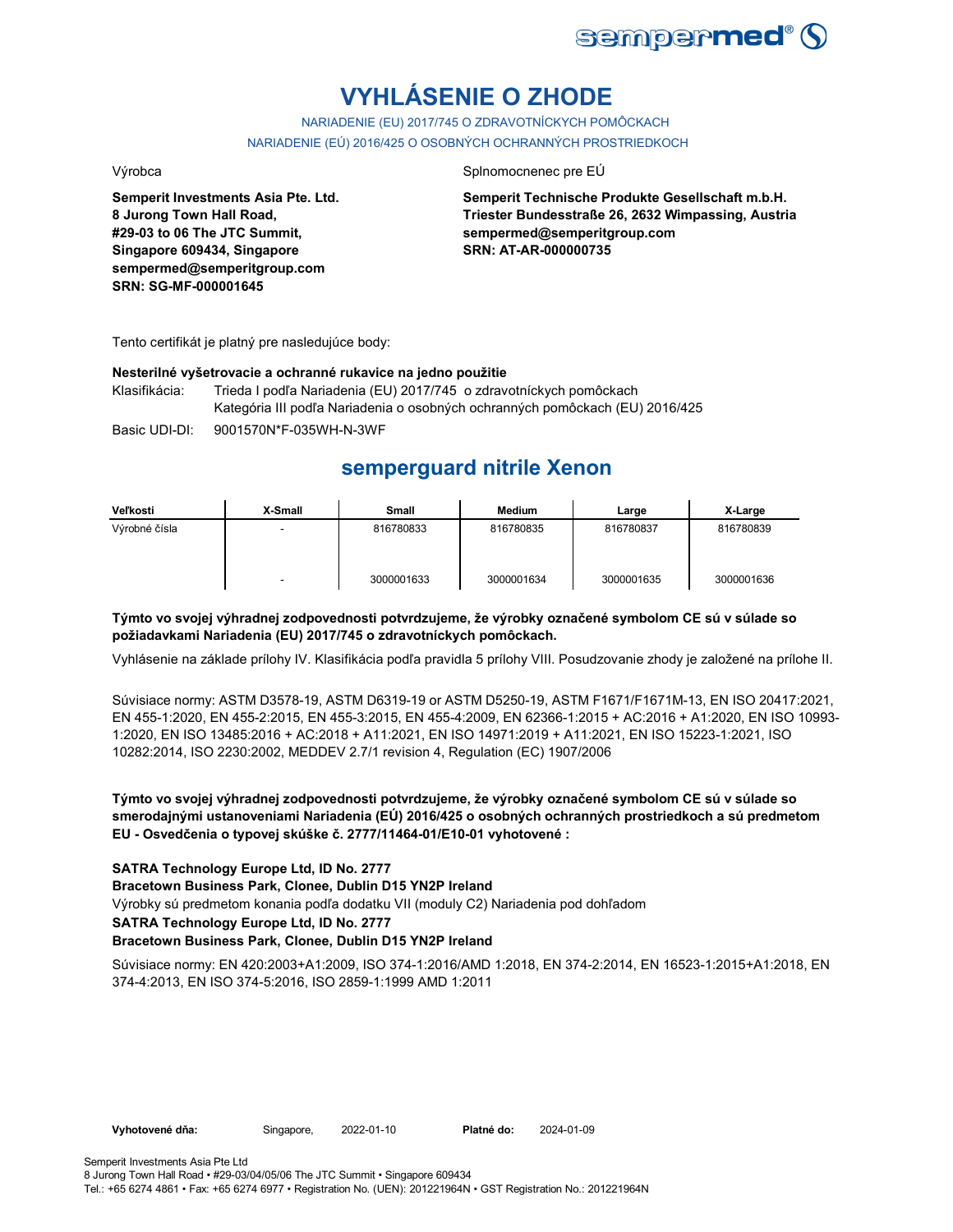

# **MEGFELELŐSÉGI NYILATKOZAT**

ORVOSTECHNIKAI ESZKÖZÖKRŐL SZÓLÓ (EU) 2017/745 RENDELET EGYÉNI VÉDŐESZKÖZÖKRŐL SZÓLÓ (EU) 2016/425 RENDELET

**Semperit Investments Asia Pte. Ltd. 8 Jurong Town Hall Road, #29-03 to 06 The JTC Summit, Singapore 609434, Singapore sempermed@semperitgroup.com SRN: SG-MF-000001645**

### Gyártó EU-meghatalmazott

**Semperit Technische Produkte Gesellschaft m.b.H. Triester Bundesstraße 26, 2632 Wimpassing, Austria sempermed@semperitgroup.com SRN: AT-AR-000000735**

Ez a tanúsítvány a következő termékekre érvényes:

#### **Egyszer használatos, nem steril vizsgálati- és védőkesztyű**

Osztályozás: I. osztály az orvostechnikai eszközökről szóló (EU) 2017/745 rendelet szerint III. kategória az egyéni védőeszközökről szóló (EU) 2016/425 rendelet szerint

Basic UDI-DI: 9001570N\*F-035WH-N-3WF

# **semperguard nitrile Xenon**

| Méretek    | X-Small                  | Small      | Medium     | Large      | X-Large    |
|------------|--------------------------|------------|------------|------------|------------|
| Cikkszámok |                          | 816780833  | 816780835  | 816780837  | 816780839  |
|            | $\overline{\phantom{0}}$ | 3000001633 | 3000001634 | 3000001635 | 3000001636 |

### **Ezennel kizárólagos felelősségünk mellett kijelentjük, hogy a CE jelzésű termékek eszközökről szóló (EU) 2017/745 rendelet alapvető előírásainak.**

Con la presente, dichiariamo sotto la nostra esclusiva responsabilità che il prodotto con marchio CE sopra descritto soddisfa i requisiti del regolamento sui dispositivi medici (UE) 2017/745 .

Alkalmazott szabványok: ASTM D3578-19, ASTM D6319-19 or ASTM D5250-19, ASTM F1671/F1671M-13, EN ISO 20417:2021, EN 455-1:2020, EN 455-2:2015, EN 455-3:2015, EN 455-4:2009, EN 62366-1:2015 + AC:2016 + A1:2020, EN ISO 10993-1:2020, EN ISO 13485:2016 + AC:2018 + A11:2021, EN ISO 14971:2019 + A11:2021, EN ISO 15223- 1:2021, ISO 10282:2014, ISO 2230:2002, MEDDEV 2.7/1 revision 4, Regulation (EC) 1907/2006

**Ezennel kizárólagos felelősségünk mellett kijelentjük, hogy a fent említett CE jelzésű termékek megfelelnek az egyéni védőeszközökre irányuló 2016/425/EU rendelet vonatkozó előírásainak és vonatkozik rájuk a megfelelő számú EU-típusvizsgálati tanúsítvány 2777/11464-01/E10-01 kelt : SATRA Technology Europe Ltd, ID No. 2777**

**Bracetown Business Park, Clonee, Dublin D15 YN2P Ireland**

**SATRA Technology Europe Ltd, ID No. 2777** A termékekre vonatkozik a rendelet VII. melléklete (C2 modul) szerinti eljárás a következő személy felügyelete mellett:

### **Bracetown Business Park, Clonee, Dublin D15 YN2P Ireland**

Alkalmazott szabványok: EN 420:2003+A1:2009, ISO 374-1:2016/AMD 1:2018, EN 374-2:2014, EN 16523- 1:2015+A1:2018, EN 374-4:2013, EN ISO 374-5:2016, ISO 2859-1:1999 AMD 1:2011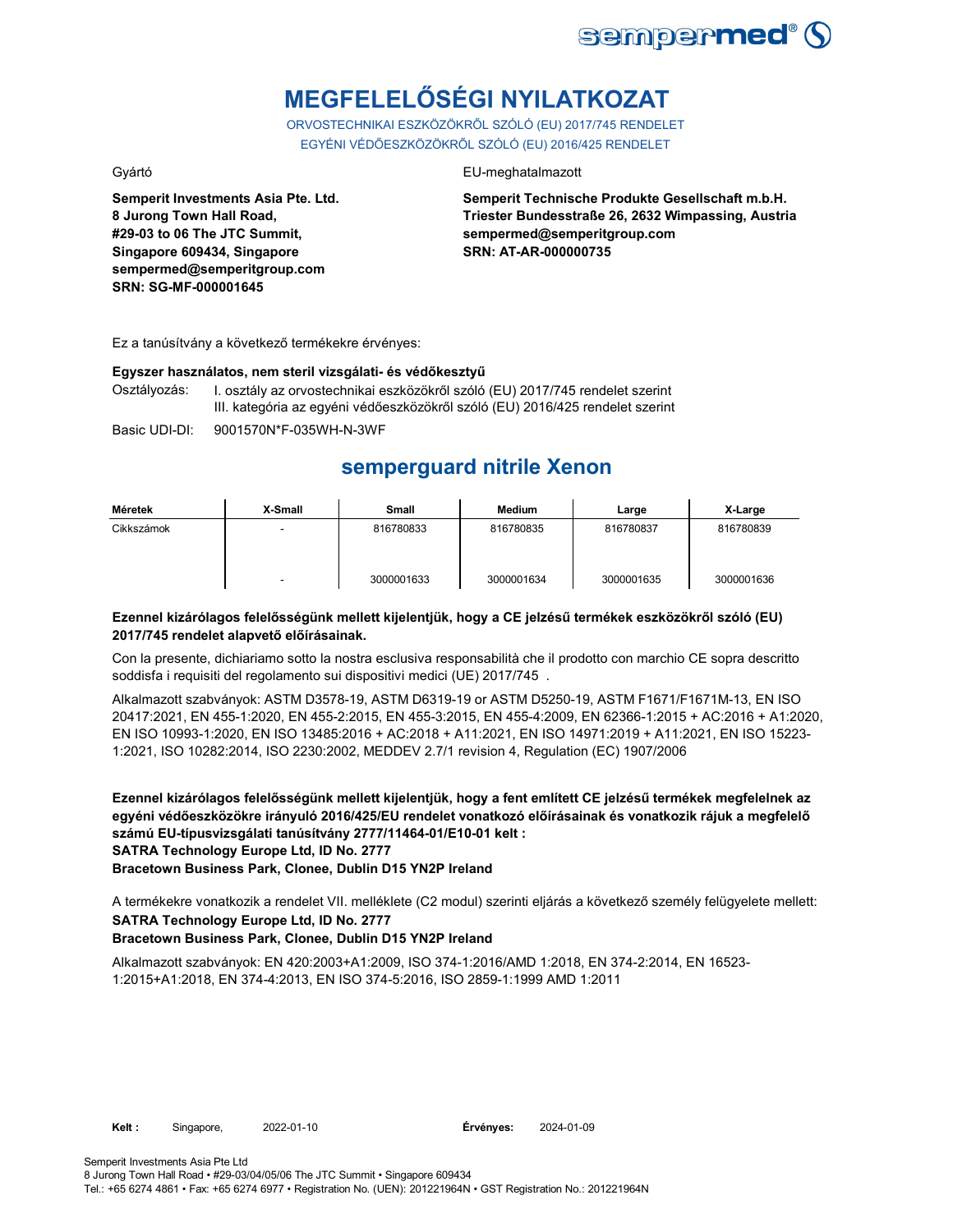

# **IZJAVA O SKLADNOSTI**

UREDBA O MEDICINSKIH PRIPOMOČKIH (EU) 2017/745/EGS UREDBA (EU) 2016/425 ZA OSEBNO VAROVALNO OPREMO

**Semperit Investments Asia Pte. Ltd. 8 Jurong Town Hall Road, #29-03 to 06 The JTC Summit, Singapore 609434, Singapore sempermed@semperitgroup.com SRN: SG-MF-000001645**

#### Proizvajalec Pooblaščen zastopnik EU

**Semperit Technische Produkte Gesellschaft m.b.H. Triester Bundesstraße 26, 2632 Wimpassing, Austria sempermed@semperitgroup.com SRN: AT-AR-000000735**

To potrdilo velja za naslednje izdelke:

#### **Nesterilne zaščitne rokavice in rokavice za preglede za enkratno uporabo**

Klasifikacija: Razred I v skladu z Uredbo o medicinskih pripomočkih (EU) 2017/745/EGS Kategorija III v skladu z Uredbo OVO (EU) 2016/425

Basic UDI-DI: 9001570N\*F-035WH-N-3WF

# **semperguard nitrile Xenon**

| Velikosti         | X-Small                  | Small      | <b>Medium</b> | Large      | X-Large    |
|-------------------|--------------------------|------------|---------------|------------|------------|
| Številke izdelkov |                          | 816780833  | 816780835     | 816780837  | 816780839  |
|                   | $\overline{\phantom{0}}$ | 3000001633 | 3000001634    | 3000001635 | 3000001636 |

### **S to izključno odgovornostjo izjavljamo, da so izdelki z oznako CE v skladu z zahtevami Uredbe za medicinske pripomočke (EU) 2017/745.**

Izjava na podlagi Priloge IV. Razvrstitev v skladu s Prilogo VIII k Pravilniku 5. Ocenjevanje skladnosti temelji na Prilogi II.

Uporabljeni standardi: ASTM D3578-19, ASTM D6319-19 or ASTM D5250-19, ASTM F1671/F1671M-13, EN ISO 20417:2021, EN 455-1:2020, EN 455-2:2015, EN 455-3:2015, EN 455-4:2009, EN 62366-1:2015 + AC:2016 + A1:2020, EN ISO 10993-1:2020, EN ISO 13485:2016 + AC:2018 + A11:2021, EN ISO 14971:2019 + A11:2021, EN ISO 15223- 1:2021, ISO 10282:2014, ISO 2230:2002, MEDDEV 2.7/1 revision 4, Regulation (EC) 1907/2006

**S to izključno odgovornostjo izjavljamo, da so zgoraj navedeni izdelki z oznako CE v skladu z bistvenimi zahtevami Uredbe (EU) 2016/425 za osebno varovalno opremo in so predmet certifikata ES o pregledu tipa št. 2777/11464-01/E10-01 izdano :**

**SATRA Technology Europe Ltd, ID No. 2777**

**Bracetown Business Park, Clonee, Dublin D15 YN2P Ireland**

Izdelki so predmet postopka v skladu s Prilogo VII (modul C2) uredbe pod nadzorom

**SATRA Technology Europe Ltd, ID No. 2777**

### **Bracetown Business Park, Clonee, Dublin D15 YN2P Ireland**

Uporabljeni standardi: EN 420:2003+A1:2009, ISO 374-1:2016/AMD 1:2018, EN 374-2:2014, EN 16523-1:2015+A1:2018, EN 374-4:2013, EN ISO 374-5:2016, ISO 2859-1:1999 AMD 1:2011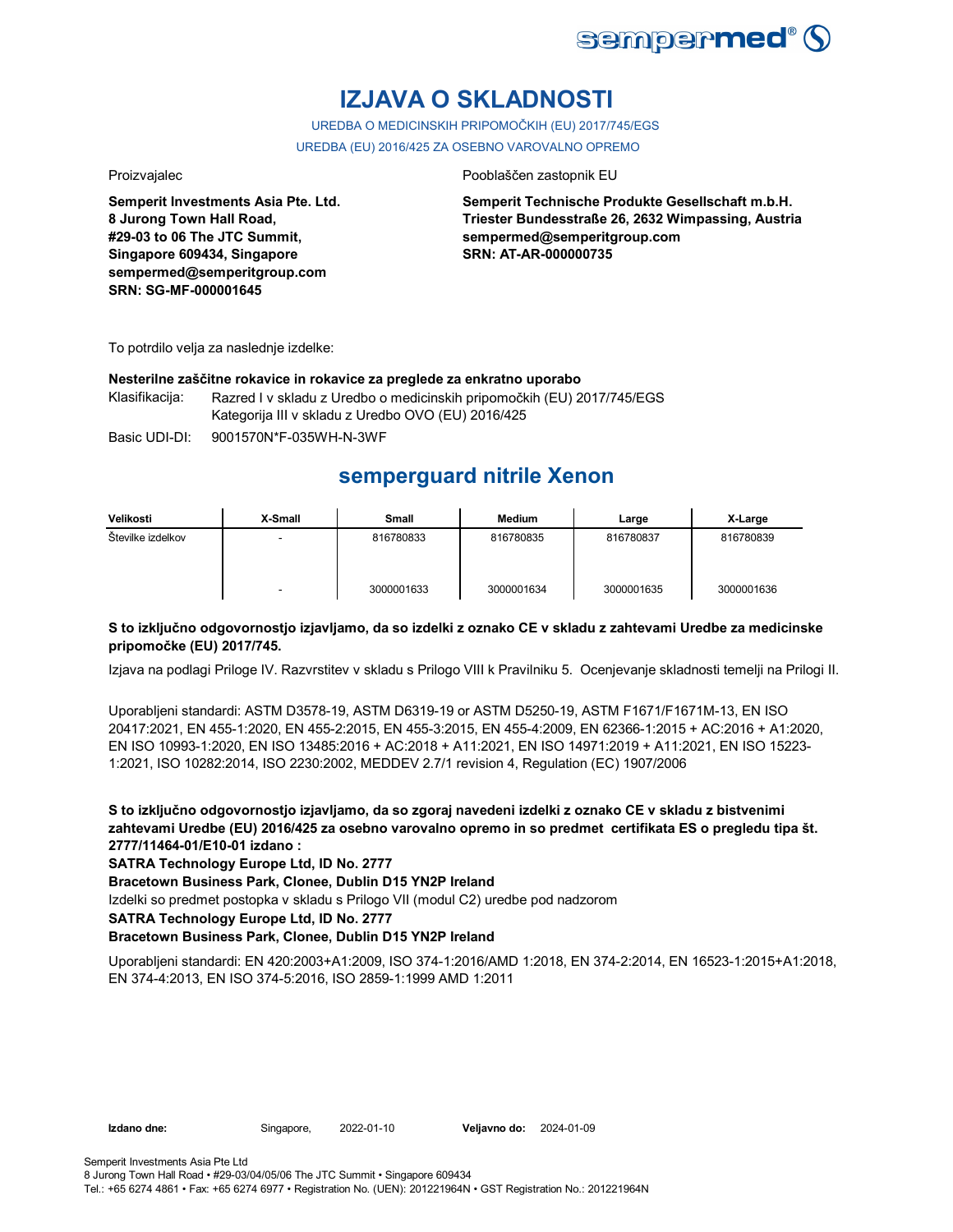

# **IZJAVA O SUKLADNOSTI**

UREDBA O MEDICINSKIM PROIZVODIMA (EU) 2017/745 UREDBA (EU) 2016/425 O OSOBNOJ ZAŠTITNOJ OPREMI

Proizvođač Ovlašteni predstavnik u EU

**Semperit Investments Asia Pte. Ltd. 8 Jurong Town Hall Road, #29-03 to 06 The JTC Summit, Singapore 609434, Singapore sempermed@semperitgroup.com SRN: SG-MF-000001645**

**Semperit Technische Produkte Gesellschaft m.b.H. Triester Bundesstraße 26, 2632 Wimpassing, Austria sempermed@semperitgroup.com SRN: AT-AR-000000735**

Ovaj certifikat vrijedi za sljedeće proizvode:

#### **Nesterilne zaštitne rukavice za pregled za jednokratnu uporabu**

Klasifikacija: Klasa I. prema Direktivi o medicinskim proizvodima (EU) 2017/745 Kategorija III. prema Uredbi o osobnoj zaštitnoj opremi (EU) 2016/425

Basic UDI-DI: 9001570N\*F-035WH-N-3WF

# **semperguard nitrile Xenon**

| Veličine    | X-Small | Small      | <b>Medium</b> | Large      | X-Large    |
|-------------|---------|------------|---------------|------------|------------|
| Br. artikla |         | 816780833  | 816780835     | 816780837  | 816780839  |
|             | -       | 3000001633 | 3000001634    | 3000001635 | 3000001636 |

### **Ovim putem izjavljujemo pod punom odgovornošću da su proizvodi s CE oznakom sukladni s zahtjevima Uredbe o medicinskim proizvodima (EU) 2017/745.**

Izjava se temelji na Prilogu IV. Klasifikacija prema pravilu 5, Prilog VIII. Ocjenjivanje sukladnosti prema Prilogu II.

Primijenjene norme: ASTM D3578-19, ASTM D6319-19 or ASTM D5250-19, ASTM F1671/F1671M-13, EN ISO 20417:2021, EN 455-1:2020, EN 455-2:2015, EN 455-3:2015, EN 455-4:2009, EN 62366-1:2015 + AC:2016 + A1:2020, EN ISO 10993-1:2020, EN ISO 13485:2016 + AC:2018 + A11:2021, EN ISO 14971:2019 + A11:2021, EN ISO 15223-1:2021, ISO 10282:2014, ISO 2230:2002, MEDDEV 2.7/1 revision 4, Regulation (EC) 1907/2006

**Ovim putem izjavljujemo pod punom odgovornošću da su prethodno navedeni proizvodi s CE oznakom sukladni s mjerodavnim odredbama Uredbe (EU) 2016/425 o osobnoj zaštitnoj opremi i da su predmet EU certifikata o ispitivanju tipa br.2777/11464-01/E10-01 izdano :**

### **SATRA Technology Europe Ltd, ID No. 2777**

**Bracetown Business Park, Clonee, Dublin D15 YN2P Ireland**

Proizvodi podliježu postupku iz Dodatka VII. (modul C2) Uredbe pod nadzorom

**SATRA Technology Europe Ltd, ID No. 2777**

### **Bracetown Business Park, Clonee, Dublin D15 YN2P Ireland**

Primijenjene norme: EN 420:2003+A1:2009, ISO 374-1:2016/AMD 1:2018, EN 374-2:2014, EN 16523-1:2015+A1:2018, EN 374-4:2013, EN ISO 374-5:2016, ISO 2859-1:1999 AMD 1:2011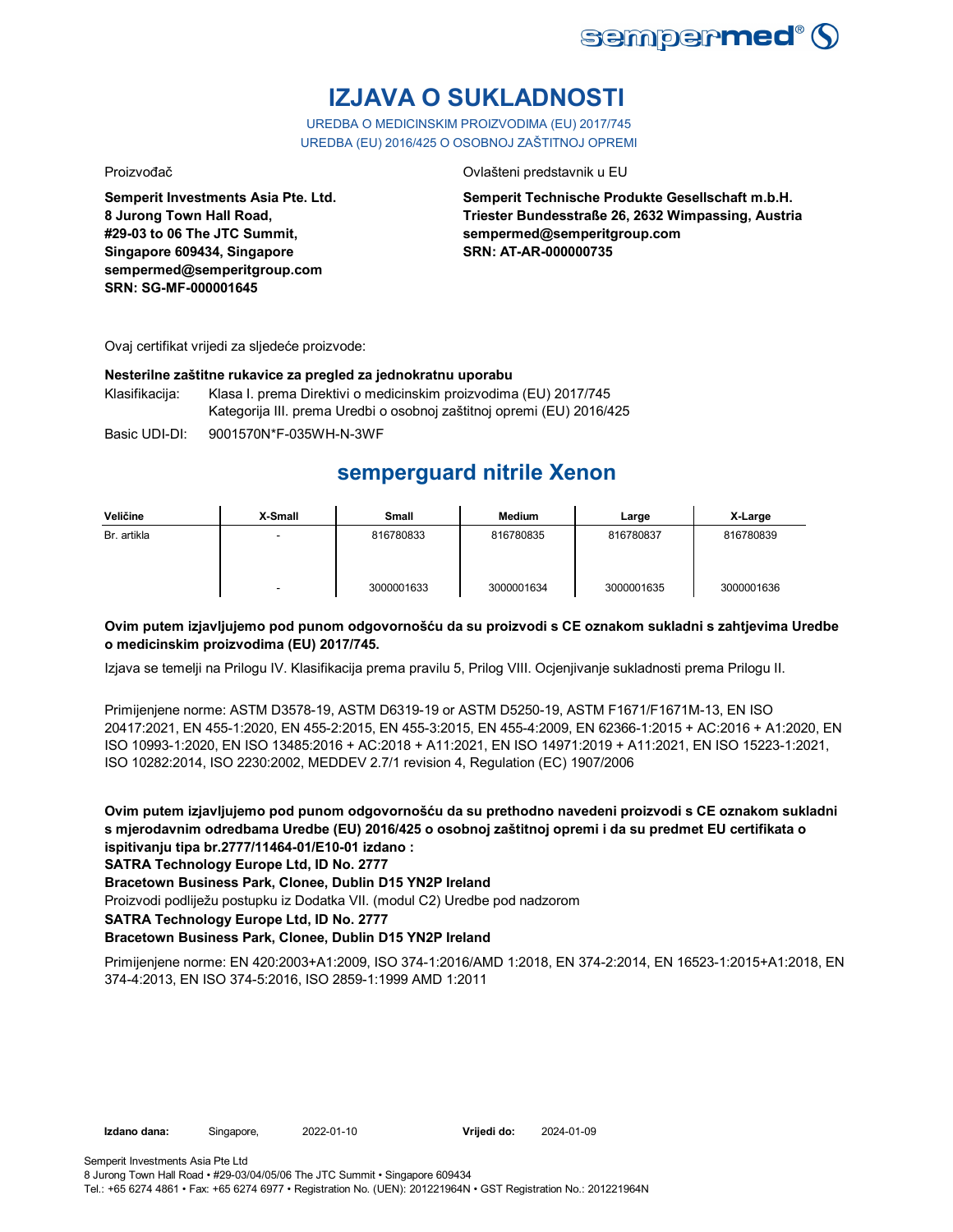

# **DEKLARACJA ZGODNOŚCI**

ROZPORZĄDZENIE W SPRAWIE WYROBÓW MEDYCZNYCH (UE) 2017/745 ROZPORZĄDZENIE W SPRAWIE ŚRODKÓW OCHRONY INDYWIDUALNEJ (UE) 2016/425

**Semperit Investments Asia Pte. Ltd. 8 Jurong Town Hall Road, #29-03 to 06 The JTC Summit, Singapore 609434, Singapore sempermed@semperitgroup.com SRN: SG-MF-000001645**

#### Producent **Autoryzowany przedstawiciel w UE**

**Semperit Technische Produkte Gesellschaft m.b.H. Triester Bundesstraße 26, 2632 Wimpassing, Austria sempermed@semperitgroup.com SRN: AT-AR-000000735**

Niniejszy certyfikat obowiązuje w odniesieniu do następującego produktu:

#### **Niesterylne rękawice medyczne i ochronne jednorazowego użytku**

Klasyfikacja: Klasa I zgodnie z rozporządzeniem (UE) 2017/745 w sprawie wyrobów medycznych Kategoria III zgodnie z rozporządzeniem (UE) 2016/425 w sprawie środków ochrony indywidualnej

Basic UDI-DI: 9001570N\*F-035WH-N-3WF

## **semperguard nitrile Xenon**

| Rozmiary         | X-Small | Small      | Medium     | Large      | X-Large    |
|------------------|---------|------------|------------|------------|------------|
| Numery artykułów |         | 816780833  | 816780835  | 816780837  | 816780839  |
|                  |         | 3000001633 | 3000001634 | 3000001635 | 3000001636 |

#### **Niniejszym oświadczamy, na naszą wyłączną odpowiedzialność, że opisany powyżej produkt z oznakowaniem CE jest zgodny z wymogami rozporządzenia w sprawie wyrobów medycznych (UE) 2017/745.**

Deklaracja na podstawie załącznika IV. Klasyfikacja jest zgodna z zasadą 5, załącznik VIII. Ocenę zgodności przeprowadza się na podstawie załącznika II.

Zastosowane normy: ASTM D3578-19, ASTM D6319-19 or ASTM D5250-19, ASTM F1671/F1671M-13, EN ISO 20417:2021, EN 455-1:2020, EN 455-2:2015, EN 455-3:2015, EN 455-4:2009, EN 62366-1:2015 + AC:2016 + A1:2020, EN ISO 10993-1:2020, EN ISO 13485:2016 + AC:2018 + A11:2021, EN ISO 14971:2019 + A11:2021, EN ISO 15223- 1:2021, ISO 10282:2014, ISO 2230:2002, MEDDEV 2.7/1 revision 4, Regulation (EC) 1907/2006

**Na własną odpowiedzialność oświadczamy niniejszym, że opisany powyżej produkt z oznakowaniem CE jest zgodny z obowiązującymi przepisami rozporządzenia (UE) 2016/425 w sprawie środków ochrony indywidualnej i jest identyczny ze środkami ochrony indywidualnej, których dotyczy certyfikat badania typu UE nr 2777/11464- 01/E10-01 data przez:**

**SATRA Technology Europe Ltd, ID No. 2777**

**Bracetown Business Park, Clonee, Dublin D15 YN2P Ireland**

Produkty podlegają procedurze określonej w załączniku VII (moduł C2) rozporządzenia pod nadzorem

**SATRA Technology Europe Ltd, ID No. 2777**

#### **Bracetown Business Park, Clonee, Dublin D15 YN2P Ireland**

Zastosowane normy: EN 420:2003+A1:2009, ISO 374-1:2016/AMD 1:2018, EN 374-2:2014, EN 16523-1:2015+A1:2018, EN 374-4:2013, EN ISO 374-5:2016, ISO 2859-1:1999 AMD 1:2011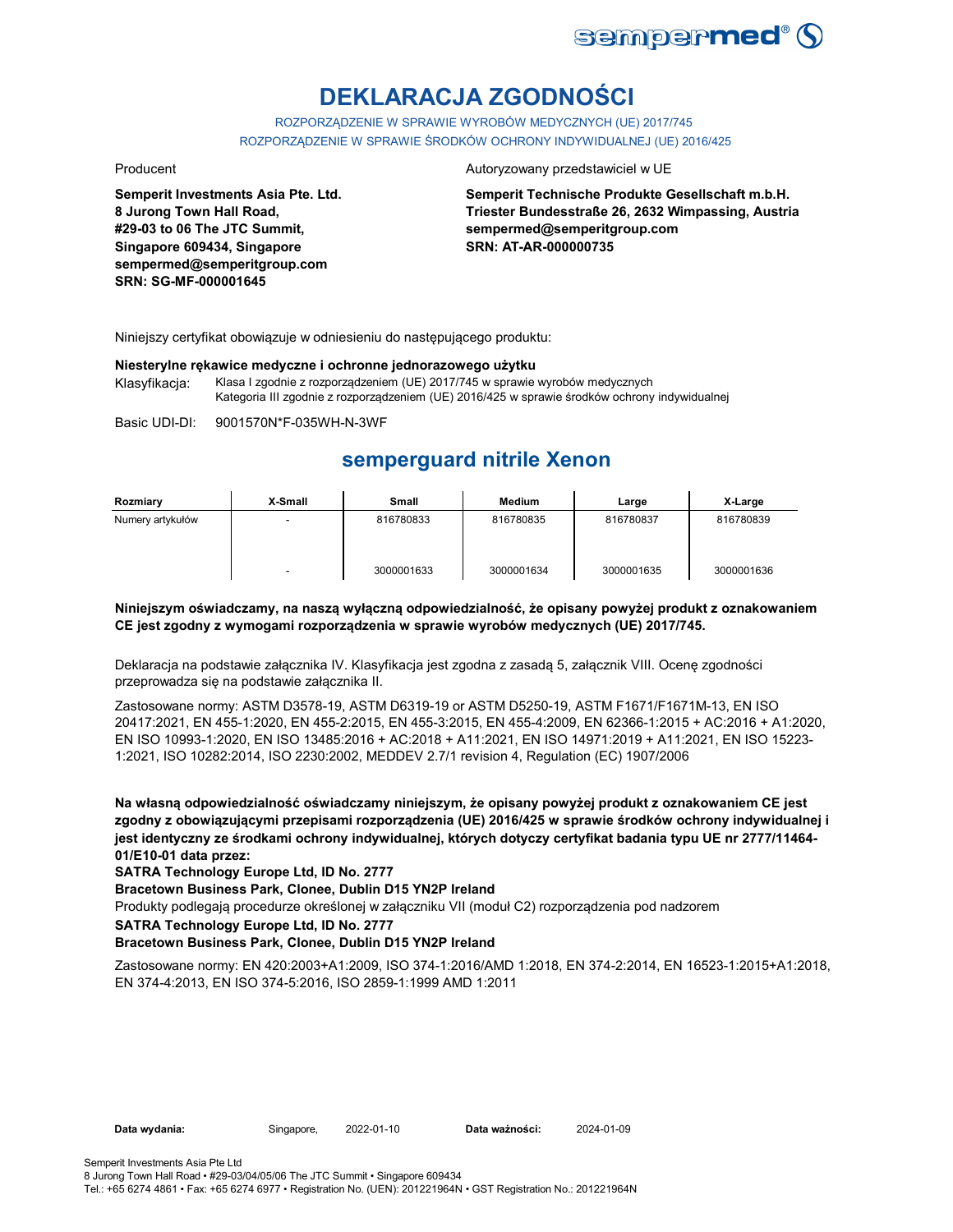

# **DECLARAȚIE DE CONFORMITATE**

REGULAMENTULUI PRIVIND PRODUSELE MEDICALE (EU) 2017/745 REGULAMENTULUI (EU) 2016/425 PENTRU ECHIPAMENTUL PERSONAL DE PROTECȚIE

**Semperit Investments Asia Pte. Ltd. 8 Jurong Town Hall Road, #29-03 to 06 The JTC Summit, Singapore 609434, Singapore sempermed@semperitgroup.com SRN: SG-MF-000001645**

Producător **Producător** Persoană împuternicită EU

**Semperit Technische Produkte Gesellschaft m.b.H. Triester Bundesstraße 26, 2632 Wimpassing, Austria sempermed@semperitgroup.com SRN: AT-AR-000000735**

Acest certificat este valabil pentru următoarele produse:

#### **Mânușă de consult și de protecție nesterilă de unică folosință**

clasificare: Clasa I conform règlementi privind produsele medicale (EU) 2017/745 Categoria III conform ordonanței EPP (EU) 2016/425

Basic UDI-DI: 9001570N\*F-035WH-N-3WF 9001570N\*F-035WH-N-3W

# **semperguard nitrile Xenon**

| mărimi               | X-Small | <b>Small</b> | <b>Medium</b> | Large      | X-Large    |
|----------------------|---------|--------------|---------------|------------|------------|
| Numerele de articole | -       | 816780833    | 816780835     | 816780837  | 816780839  |
|                      | ۰       | 3000001633   | 3000001634    | 3000001635 | 3000001636 |

### **Prin prezenta confirmăm preluând toată responsabilitatea că produsele marcate CE corespund cerințelor din Regulamentului privind produsele medicale (EU) 2017/745 .**

Declarație bazată pe anexa IV. Clasificare în conformitate cu regula 5, anexa VIII. Evaluarea conformității se bazează pe anexa II.

Normele aplicate: ASTM D3578-19, ASTM D6319-19 or ASTM D5250-19, ASTM F1671/F1671M-13, EN ISO 20417:2021, EN 455-1:2020, EN 455-2:2015, EN 455-3:2015, EN 455-4:2009, EN 62366-1:2015 + AC:2016 + A1:2020, EN ISO 10993-1:2020, EN ISO 13485:2016 + AC:2018 + A11:2021, EN ISO 14971:2019 + A11:2021, EN ISO 15223-1:2021, ISO 10282:2014, ISO 2230:2002, MEDDEV 2.7/1 revision 4, Regulation (EC) 1907/2006

**Prin prezenta confirmăm preluând toată responsabilitatea că produsele marcate CE indicate mai sus corespund cerințelor de bază (EU) 2016/425 pentru echipamente personale de protecție și acestea sunt obiectul certificării de tip CE nr. 2777/11464-01/E10-01 eliberat prin:**

**SATRA Technology Europe Ltd, ID No. 2777**

**Bracetown Business Park, Clonee, Dublin D15 YN2P Ireland**

Produsele sunt obiectul procedurii conform anexei VII (modulul C2) sub supravegherea

**SATRA Technology Europe Ltd, ID No. 2777**

### **Bracetown Business Park, Clonee, Dublin D15 YN2P Ireland**

Normele aplicate: EN 420:2003+A1:2009, ISO 374-1:2016/AMD 1:2018, EN 374-2:2014, EN 16523-1:2015+A1:2018, EN 374- 4:2013, EN ISO 374-5:2016, ISO 2859-1:1999 AMD 1:2011

**Eliberat la data de:** Singapore, 2022-01-10 **Valabil până în:** 2024-01-09

Tel.: +65 6274 4861 • Fax: +65 6274 6977 • Registration No. (UEN): 201221964N • GST Registration No.: 201221964N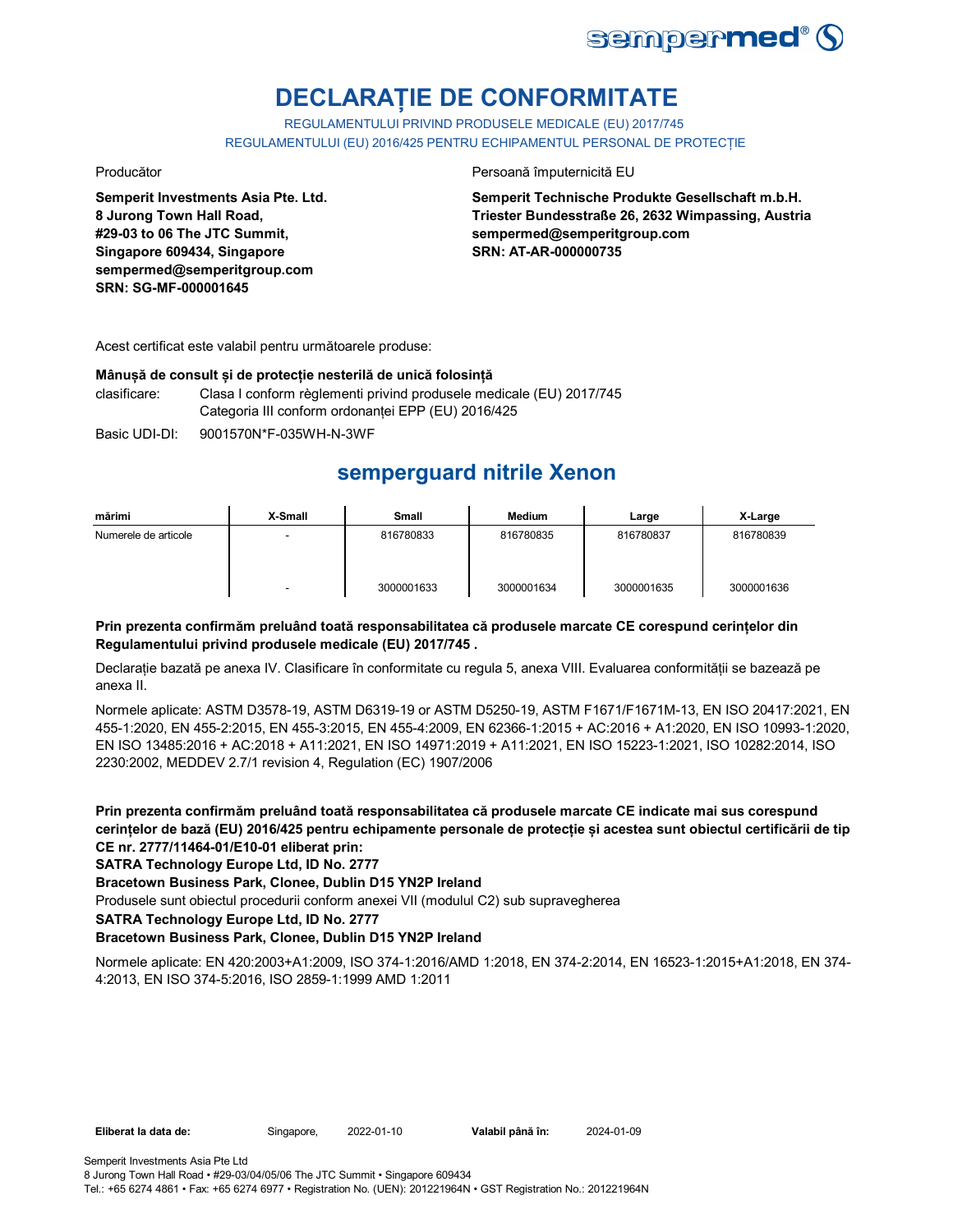

# **ΔΗΛΩΣΗ ΣΥΜΜΟΡΦΩΣΗΣ**

ΚΑΝΟΝΙΣΜΟΣ (EE) 2017/745 ΠΕΡΙ ΙΑΤΡΟΤΕΧΝΟΛΟΓΙΚΩΝ ΠΡΟΪΟΝΤΩΝ ΚΑΝΟΝΙΣΜΟΣ (ΕΕ) 2016/425 ΠΕΡΙ ΜΕΣΩΝ ΑΤΟΜΙΚΗΣ ΠΡΟΣΤΑΣΙΑΣ

**Semperit Investments Asia Pte. Ltd. 8 Jurong Town Hall Road, #29-03 to 06 The JTC Summit, Singapore 609434, Singapore sempermed@semperitgroup.com SRN: SG-MF-000001645**

#### Κατασκευαστής Εξουσιοδοτημένος αντιπρόσωπος στην ΕΕ

**Semperit Technische Produkte Gesellschaft m.b.H. Triester Bundesstraße 26, 2632 Wimpassing, Austria sempermed@semperitgroup.com SRN: AT-AR-000000735**

Το παρόν πιστοποιητικό ισχύει για τα ακόλουθα προϊόντα:

### **Μη αποστειρωμένο γάντι εξέτασης και προστατευτικό γάντι μιας χρήσης**

Ταξινόμηση: Κατηγορία I σύμφωνα με την Κανονισμό (EU) 2017/745 περί ιατροτεχνολογικών προϊόντων Κατηγορία II σύμφωνα με τον Κανονισμό (ΕΕ) 2016/425 περί ΜΑΠ

Basic UDI-DI: 9001570N\*F-035WH-N-3WF

## **semperguard nitrile Xenon**

| Μεγέθη            | X-Small | <b>Small</b> | <b>Medium</b> | Large      | X-Large    |
|-------------------|---------|--------------|---------------|------------|------------|
| Αριθμοί προϊόντος | -       | 816780833    | 816780835     | 816780837  | 816780839  |
|                   |         | 3000001633   | 3000001634    | 3000001635 | 3000001636 |

#### **Δια του παρόντος βεβαιώνουμε υπεύθυνα ότι τα προϊόντα με σήμανση CE ικανοποιούν τις απαιτήσεις της Κανονισμός (EU) 2017/745 περί ιατροτεχνολογικών προϊόντων.**

Δήλωση με βάση το παράρτημα IV. Ταξινόμηση σύμφωνα με τον κανόνα 5, παράρτημα VIII. Η αξιολόγηση της συμμόρφωσης βασίζεται στο παράρτημα II.

Εφαρμοζόμενα πρότυπα: ASTM D3578-19, ASTM D6319-19 or ASTM D5250-19, ASTM F1671/F1671M-13, EN ISO 20417:2021, EN 455-1:2020, EN 455-2:2015, EN 455-3:2015, EN 455-4:2009, EN 62366-1:2015 + AC:2016 + A1:2020, EN ISO 10993-1:2020, EN ISO 13485:2016 + AC:2018 + A11:2021, EN ISO 14971:2019 + A11:2021, EN ISO 15223- 1:2021, ISO 10282:2014, ISO 2230:2002, MEDDEV 2.7/1 revision 4, Regulation (EC) 1907/2006

**Δια του παρόντος βεβαιώνουμε υπεύθυνα ότι τα ανωτέρω προϊόντα με σήμανση CE ικανοποιούν τις εφαρμοστέες διατάξεις του Κανονισμού (ΕΕ) 2016/425 περί μέσων ατομικής προστασίας και αποτελούν αντικείμενο του πιστοποιητικού εξέτασης τύπου ΕΕ με αρ. 2777/11464-01/E10-01 εκδόθηκε :**

### **SATRA Technology Europe Ltd, ID No. 2777**

### **Bracetown Business Park, Clonee, Dublin D15 YN2P Ireland**

Τα προϊόντα αποτελούν αντικείμενο της μεθόδου που ορίζεται στο Παράρτημα VII (ενότητα C2) του Κανονισμού υπό την επιτήρηση

### **SATRA Technology Europe Ltd, ID No. 2777**

### **Bracetown Business Park, Clonee, Dublin D15 YN2P Ireland**

Εφαρμοζόμενα πρότυπα: EN 420:2003+A1:2009, ISO 374-1:2016/AMD 1:2018, EN 374-2:2014, EN 16523- 1:2015+A1:2018, EN 374-4:2013, EN ISO 374-5:2016, ISO 2859-1:1999 AMD 1:2011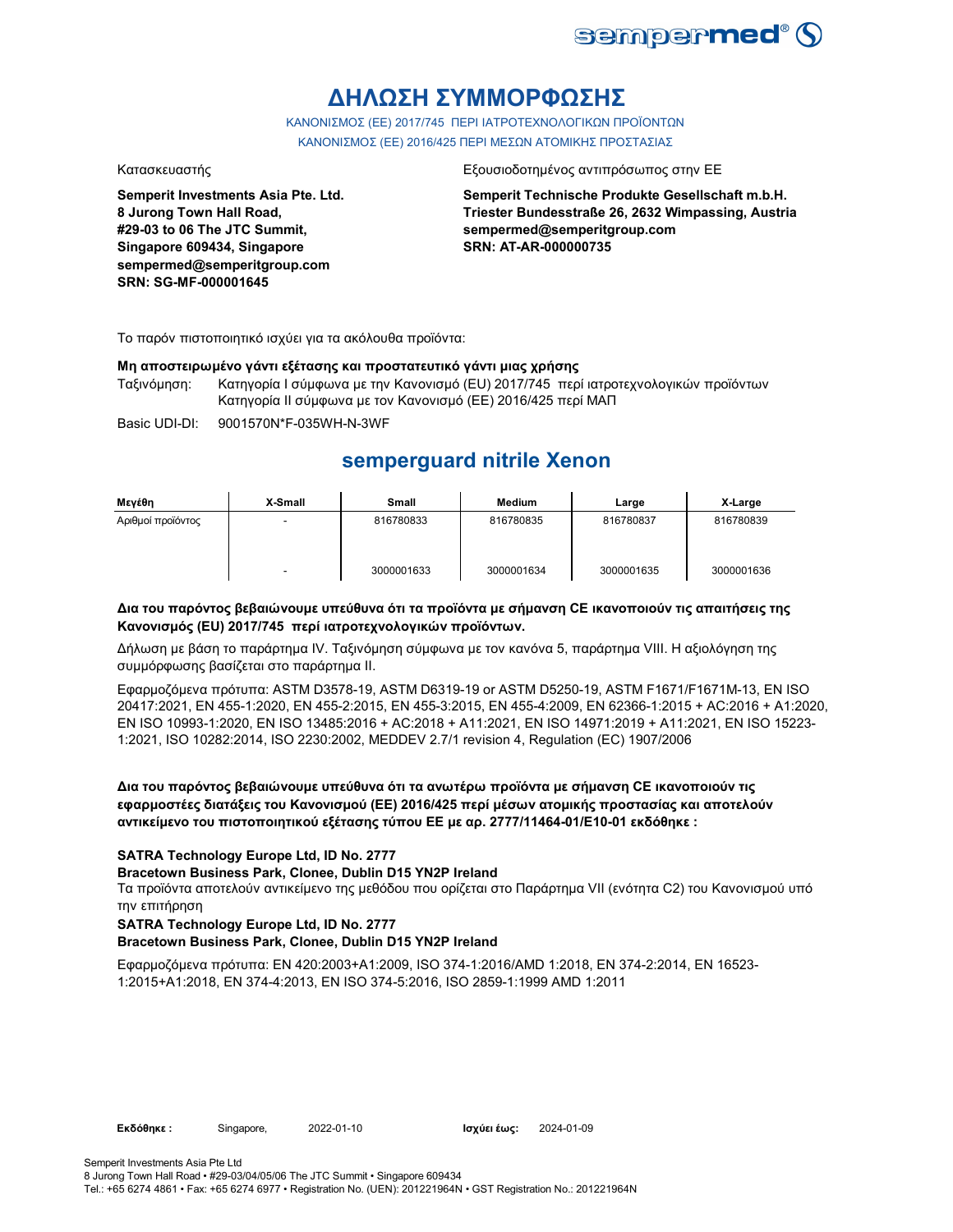

# **ДЕКЛАРАЦИЯ ЗА СЪВМЕСТИМОСТ НА**

РЕГЛАМЕНТ ЗА МЕДИЦИНСКИТЕ ПРОДУКТИ (EU) 2017/745 РЕГЛАМЕНТ (EU) 2016/425 ЗА ЛИЧНИТЕ ПРЕДПАЗНИ СРЕДСТВА

**Semperit Investments Asia Pte. Ltd. 8 Jurong Town Hall Road, #29-03 to 06 The JTC Summit, Singapore 609434, Singapore sempermed@semperitgroup.com SRN: SG-MF-000001645**

Производител Упълномощен представител в ЕС

**Semperit Technische Produkte Gesellschaft m.b.H. Triester Bundesstraße 26, 2632 Wimpassing, Austria sempermed@semperitgroup.com SRN: AT-AR-000000735**

Настоящият сертификат важи за следните продукти:

**Нестерилна ръкавица за преглед и предпазна ръкавици за еднократна употреба**

Класификация: Клас I съгл. Регламент за медицинските продукти (EU) 2017/745

Категория III съгл. Регламент за ЛПС (EU) 2016/425

Basic UDI-DI: 9001570N\*F-035WH-N-3WF

# **semperguard nitrile Xenon**

| Размери              | X-Small | <b>Small</b> | Medium     | Large      | X-Large    |
|----------------------|---------|--------------|------------|------------|------------|
| Номера на артикулите | $\sim$  | 816780833    | 816780835  | 816780837  | 816780839  |
|                      |         | 3000001633   | 3000001634 | 3000001635 | 3000001636 |

#### **С настоящето потвърждаваме при самостоятелна отговорност, че продуктите с маркировка СЕ съответстват на изисквания от Регламент за медицинските продукти (EU) 2017/745.**

Декларация въз основа на приложение IV. Класификация съгласно правило 5, приложение VIII. Оценката на съответствието се основава на приложение II.

Приложими норми: ASTM D3578-19, ASTM D6319-19 or ASTM D5250-19, ASTM F1671/F1671M-13, EN ISO 20417:2021, EN 455-1:2020, EN 455-2:2015, EN 455-3:2015, EN 455-4:2009, EN 62366-1:2015 + AC:2016 + A1:2020, EN ISO 10993- 1:2020, EN ISO 13485:2016 + AC:2018 + A11:2021, EN ISO 14971:2019 + A11:2021, EN ISO 15223-1:2021, ISO 10282:2014, ISO 2230:2002, MEDDEV 2.7/1 revision 4, Regulation (EC) 1907/2006

### **С настоящето потвърждаваме при самостоятелна отговорност, че горепосочените продукти с маркировка СЕ съответстват на съществените разпоредби на Регламент (EU) 2016/425 за личните предпазни средства и са предмет на сертификата на ЕС за изследване на типа Nr. 2777/11464-01/E10-01 издадено чрез:**

### **SATRA Technology Europe Ltd, ID No. 2777**

**Bracetown Business Park, Clonee, Dublin D15 YN2P Ireland**

Продуктите са предмет на процедурата съгл. Анекс VII (Модул С2) от Регламента под надзора на

### **SATRA Technology Europe Ltd, ID No. 2777**

### **Bracetown Business Park, Clonee, Dublin D15 YN2P Ireland**

Приложими норми: EN 420:2003+A1:2009, ISO 374-1:2016/AMD 1:2018, EN 374-2:2014, EN 16523-1:2015+A1:2018, EN 374-4:2013, EN ISO 374-5:2016, ISO 2859-1:1999 AMD 1:2011

**Издадено на:** Singapore, 2022-01-10 **Важи до:** 2024-01-09